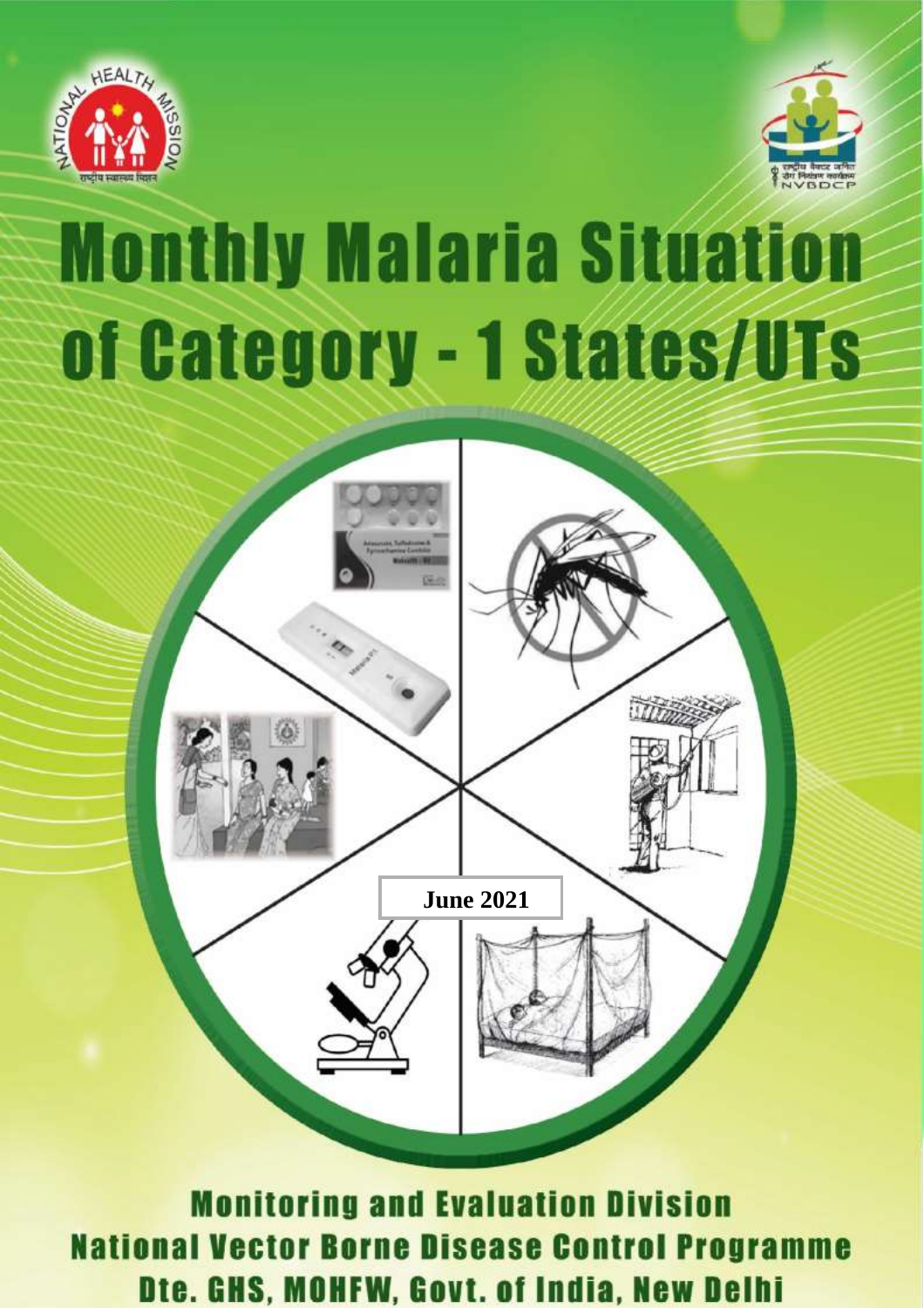# **INDEX**

# Situational Analysis, Trends and Action Points

# **Category 1 states Page No**

|           | 1) Summary sheet - Category I states2-5 |           |
|-----------|-----------------------------------------|-----------|
|           | 2) Chandigarh                           | $6 - 7$   |
|           | 3) Daman and Diu                        | $8 - 9$   |
| 4) Goa    |                                         | $10 - 11$ |
|           | 5) Haryana                              | $12 - 13$ |
|           | 6) Himachal Pradesh                     | 14-15     |
|           | 7) Jammu & Kashmir                      | $16 - 17$ |
| 8) Kerala |                                         | 18-19     |
|           | 9) Lakshadweep                          | $20 - 21$ |
| 10)       | <b>Manipur</b>                          | 22-23     |
| 11)       | <b>Puducherry</b>                       | 24-25     |
| 12)       | Punjab                                  | 26-27     |
| 13)       | Rajasthan                               | 28-29     |
| 14)       | <b>Sikkim</b>                           | 30-31     |
| 15)       | <b>Uttarakhand</b>                      | 32-33     |
| 16)       | <b>Delhi</b>                            | 34-35     |
| 17)       | Malaria epidemiological Indicators      | 36        |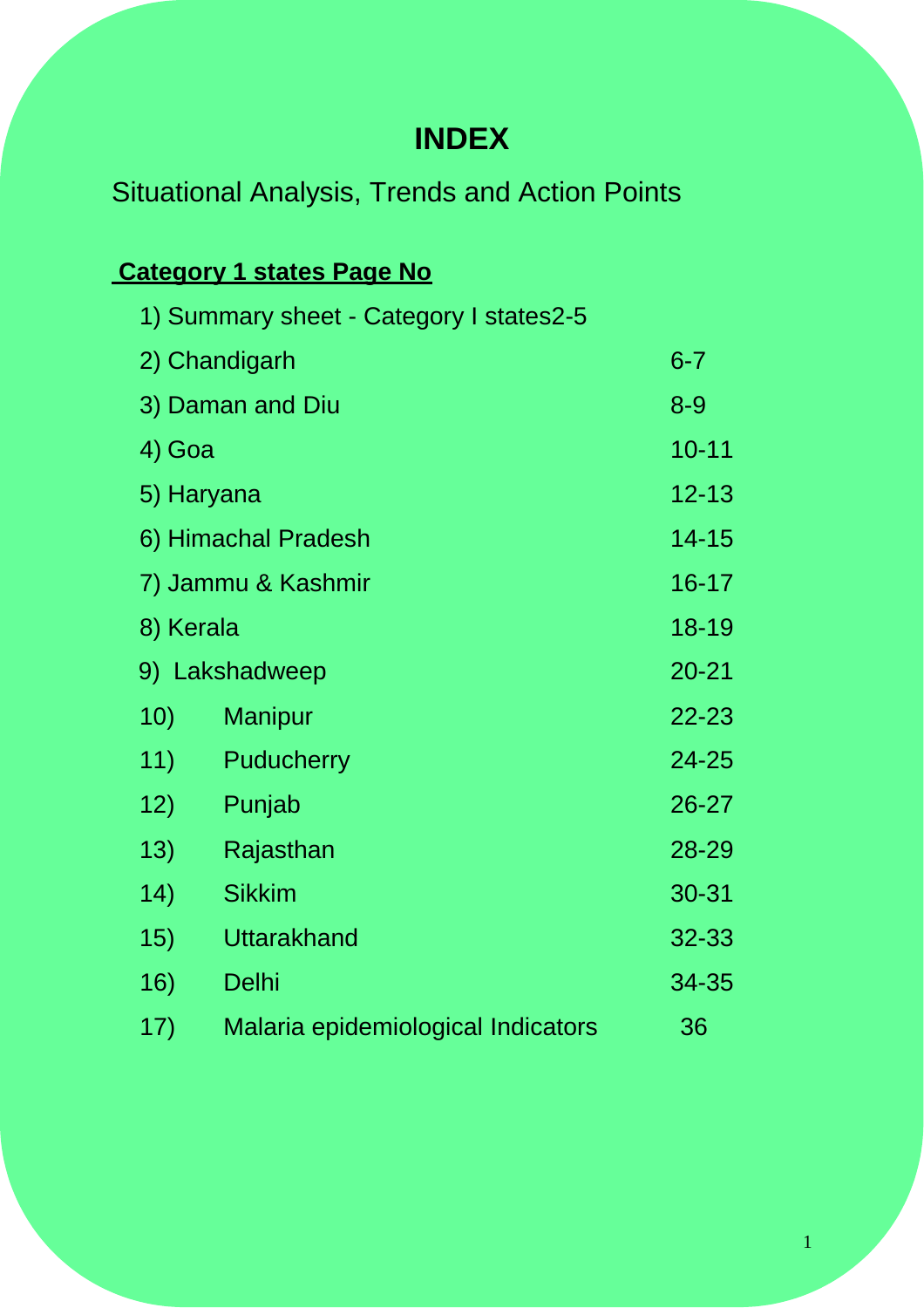## **INTRODUCTION & SUMMARY SHEET**

The surveillance information of Malaria of June 2021 in Category-1 states is enclosed in this Monthly Malaria Situation Information Report. The various indicators analyzed in this report are BSE, TPC, TPR and PF.

**GRAPH 1: MONTH WISE TREND OF BSE IN CATEGORY- 1 STATES**



There is an increase of BSE by 4.2% upto June 2021 as compared to last three years average cumulative. There is also an increase of BSE by 46.9% upto June 2021 vis-à- vis upto June 2020.



#### **GRAPH 2: MONTH WISE TREND OF TPC IN CATEGORY- 1 STATES**

There is a 76.4% decline in TPC upto June 2021 as compared to last three years average cumulative. There is a 33.1% decrease in TPC upto June 2021 vis-à-vis upto June 2020.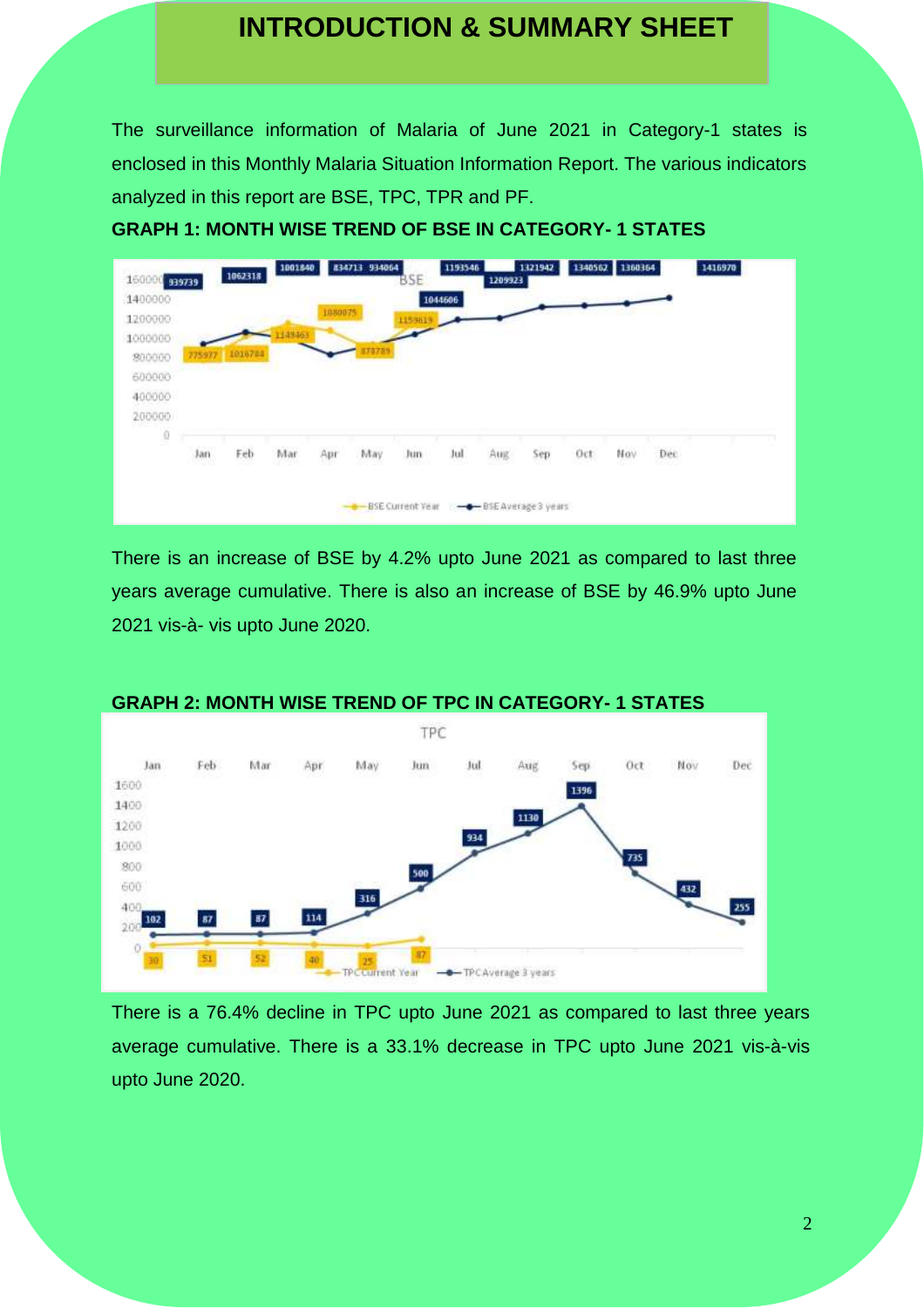#### **GRAPH 3: MONTH WISE TREND OF TPR IN CATEGORY- 1 STATES**



The TPR was 0 Upto June 2021 as compared to 0.02 for last three years average and 0.01 upto June 2020.



**GRAPH 4: MONTH WISE TREND OF PF IN CATEGORY- 1 STATES**

There is a decline of PF by 36.8% upto June 2021 as compared to last three years average. There is a similar decline of PF by 22.9% upto June 2021 vis-à-vis Upto June 2020.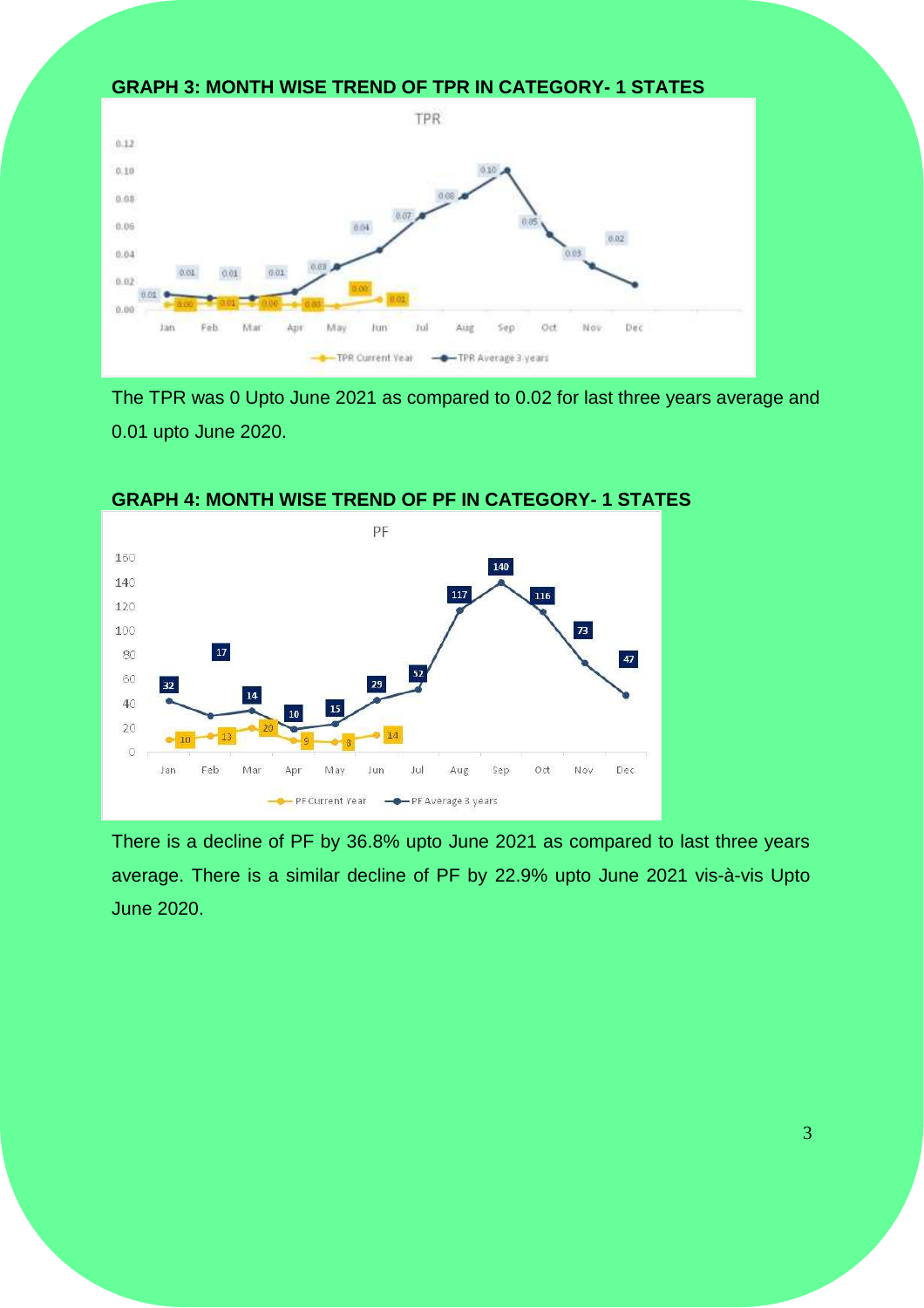### **List of Districts showing a decrease in Surveillance in the Category 1 States:**

### **Category 1 States:**

|                 | <b>States/UTs</b>          | Districts showing a decrease in Surveillance                                                                                                                                                                                                   |
|-----------------|----------------------------|------------------------------------------------------------------------------------------------------------------------------------------------------------------------------------------------------------------------------------------------|
| $\mathbf{1}$    | Chandigarh                 | Chandigarh                                                                                                                                                                                                                                     |
| $\overline{2}$  | Daman & Diu                | Diu                                                                                                                                                                                                                                            |
| 3               | <b>Delhi</b>               | <b>Delhi</b>                                                                                                                                                                                                                                   |
| $\overline{4}$  | Goa                        | North Goa, South Goa                                                                                                                                                                                                                           |
| 5               | Haryana                    | Ambala, Bhiwani, Charkhi Dadri, Faridabad, Hisar, Jhajjar, Jind,<br>Narnaul(Mahendergarh), Panchkula                                                                                                                                           |
| $6\phantom{1}6$ | <b>Himachal</b><br>Pradesh | Bilaaspur, Chamba, Hameerpur, Kangra, Kullu, Mandi, Shimla, Sirmour,<br>Solan, Una                                                                                                                                                             |
| $\overline{7}$  | Jammu &<br><b>Kashmir</b>  | Doda, Jammu, Kishtwar, UMCP Jammu                                                                                                                                                                                                              |
| 8               | <b>Kerala</b>              | Alappuzha, Ernakulam, Kasargode, Kollam, Kottayam, Kozhikode,<br>Malappuram, Palakkad, Pathanamthitta, Thrissur,<br>Triruvananthapuram(Trivandrum), Wayanad                                                                                    |
| $\overline{9}$  | Lakhshadweep               | Lakhshadweep                                                                                                                                                                                                                                   |
| 10              | Manipur                    | Bishnupur, Chandel, Churachandpur, Imphal East, Imphal Urban, Imphal<br>West, Jiribam S/D, Kakcing (Thoubal), Kamgong (Ukhrul), Kangpokpi<br>S/D, Moreh (Tengnopal), Noney, Pherzawl (Churachandpur),<br>Senapati, Tamenglong, Thoubal, Ukhrul |
| 11              | Puducherry                 | Karaikal, Mahe, Malaria Clinic+FTDs, Puducherry, Yanam                                                                                                                                                                                         |
| 12              | Punjab                     | Amritsar, Bathinda, Faridkot, Ferozepur, Gurdaspur, Hoshiarpur,<br>Jalandhar, Ludhiana, Mansa, Mohali (Sahibzada Ajit Singh Nagar),<br>Pathankot, Roper (Rup Nagar), Sangrur                                                                   |
| 13              | Rajasthan                  | Ajmer, Alwar, Baran, Pratapgad, Udaipur                                                                                                                                                                                                        |
| 14              | <b>Sikkim</b>              | East Sikkim, South Sikkim, West Sikkim, North Sikkim                                                                                                                                                                                           |
| 15              | <b>Uttarakhand</b>         | Almora, Bageshwar, Chamoli, Pauri, Tehri Gardwar, Udham Singh<br>Nagar, Uttar Kashi                                                                                                                                                            |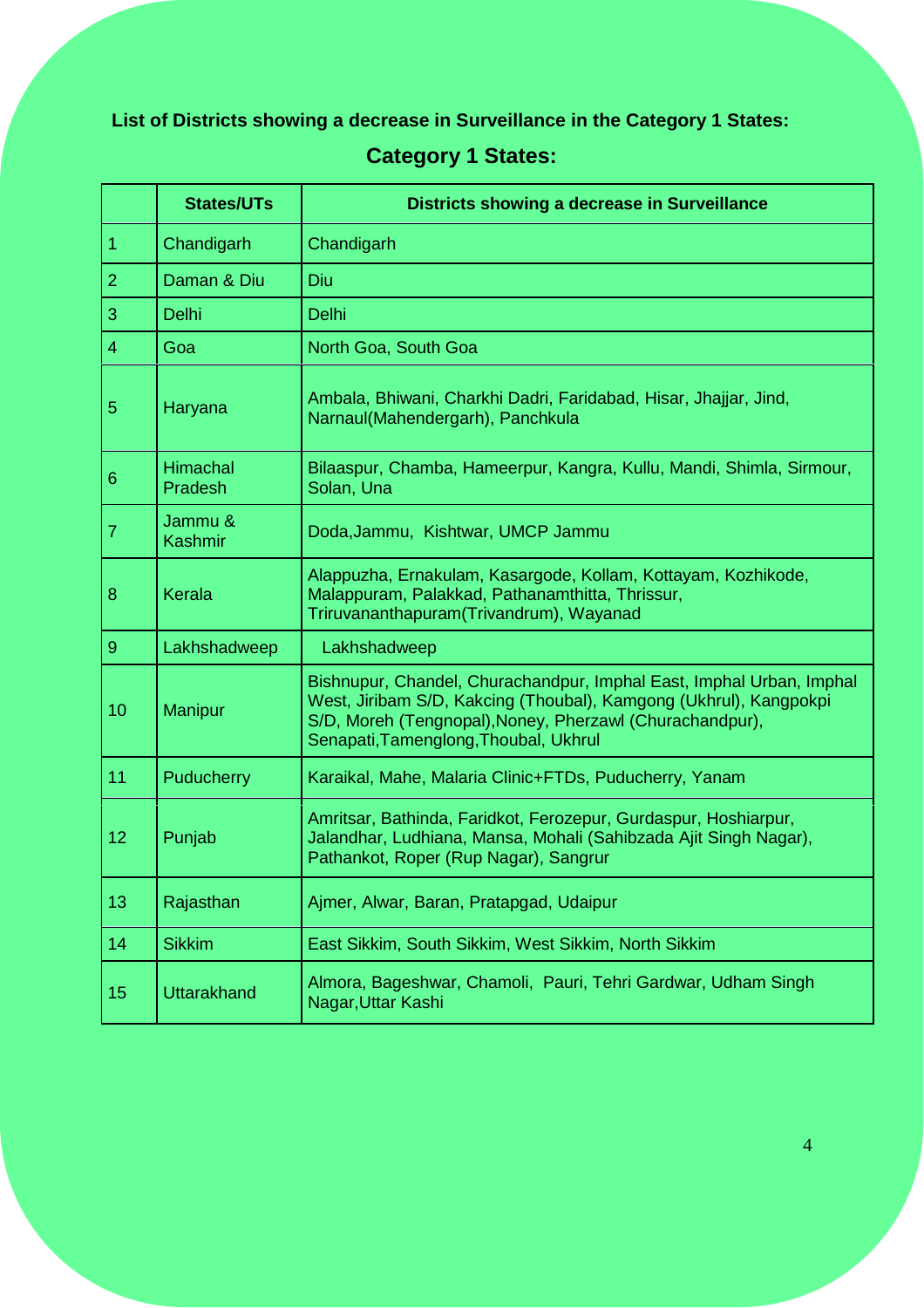#### **Action points for all Category 1 States/UTs:**

- States/UTs need to perform data analysis at sub district level to identify hotspots and implement focal strategies.
- States/UTs need to focus on surveillance of migratory workers.
- States /UTs need to conduct private sector mapping and ensure 100% reporting.
- States /UTs need to conduct regular meetings of district and state task force for Malaria Elimination.
- State /UTs need to share the detailed case reports regarding any COVID19- Malaria co-infections reported in the state.
- State /UT needs preparedness and response of outbreak.
- States /UTs need to ensure that all malaria cases are investigated by the competent authority.
- Vector control measures by identifying potential vector breeding sites, environmental management, biological control and focus based adult vector intervention.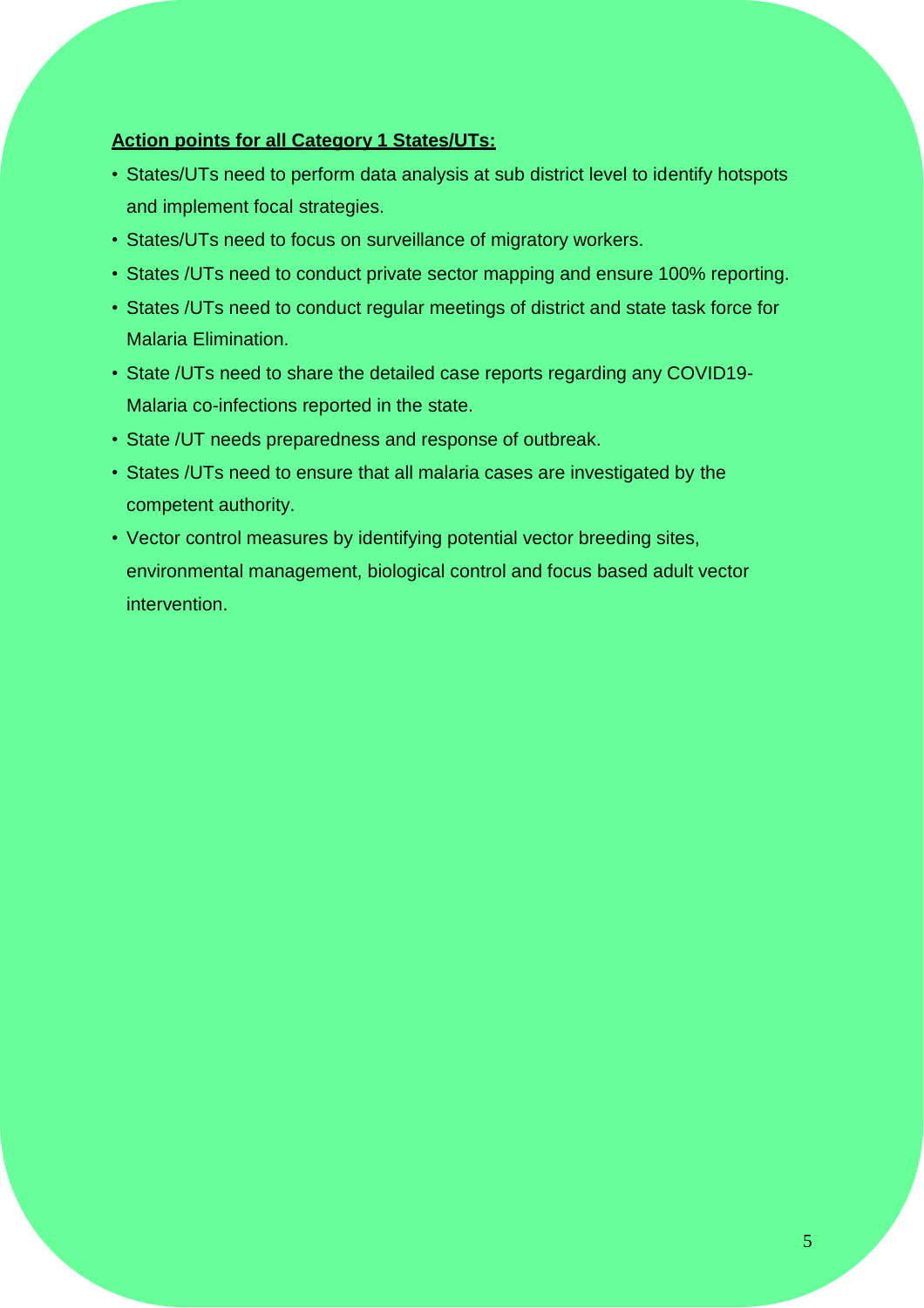# **2) CHANDIGARH**



There is 55.4% decline in BSE upto June 2021 as compared to last three years average. There is a decline of BSE by 24.8% upto June 2021 vis-à-vis Upto June 2020.





There are 3 cases reported Upto June 2021.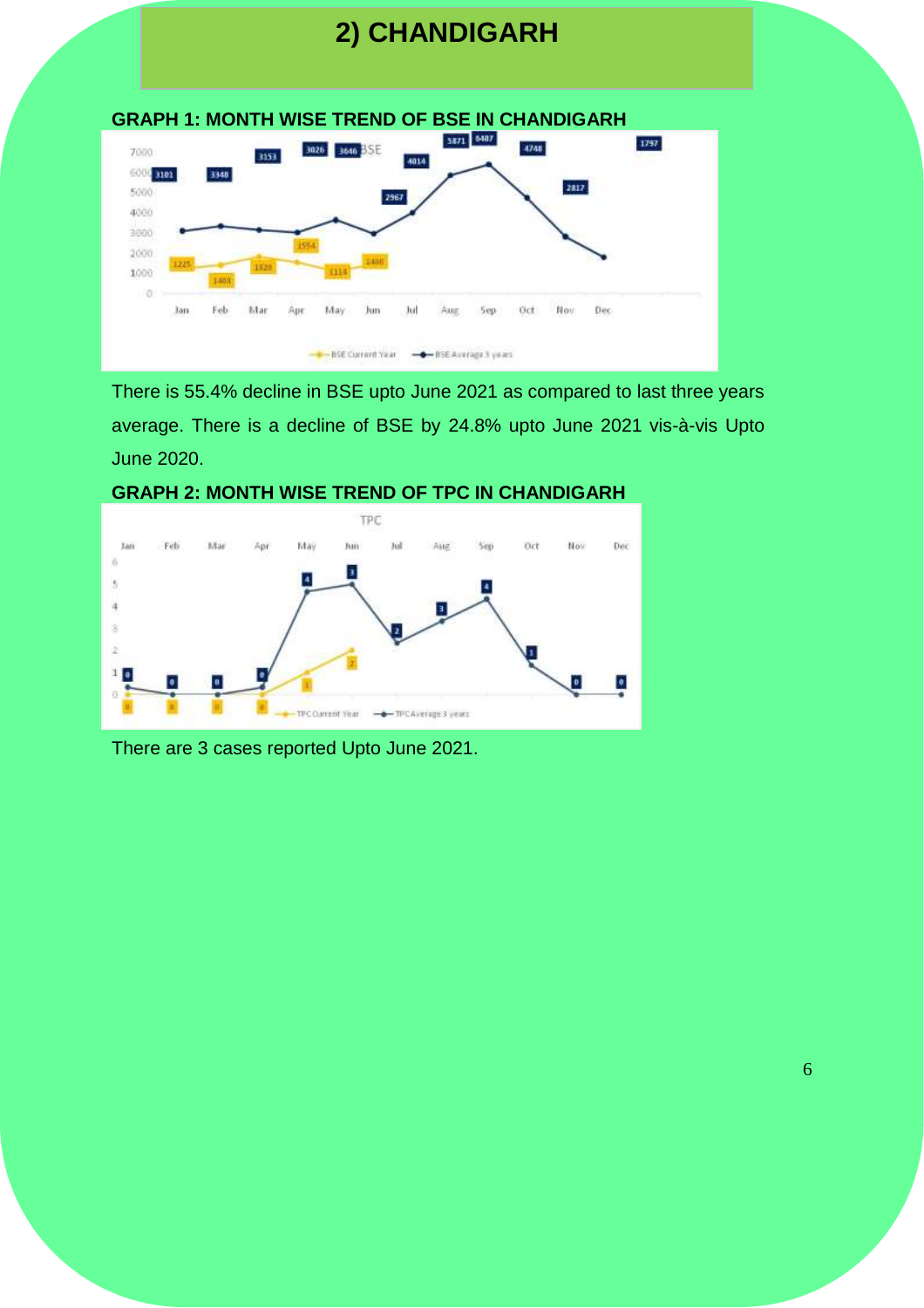#### **GRAPH 3: MONTH WISE TREND OF TPR IN CHANDIGARH**



The TPR was 0.03 - Upto June 2021 and last three years average.

#### **MONTH WISE TREND OF PF IN CHANDIGARH**

No Pf case was reported during June 2021 and June 2020.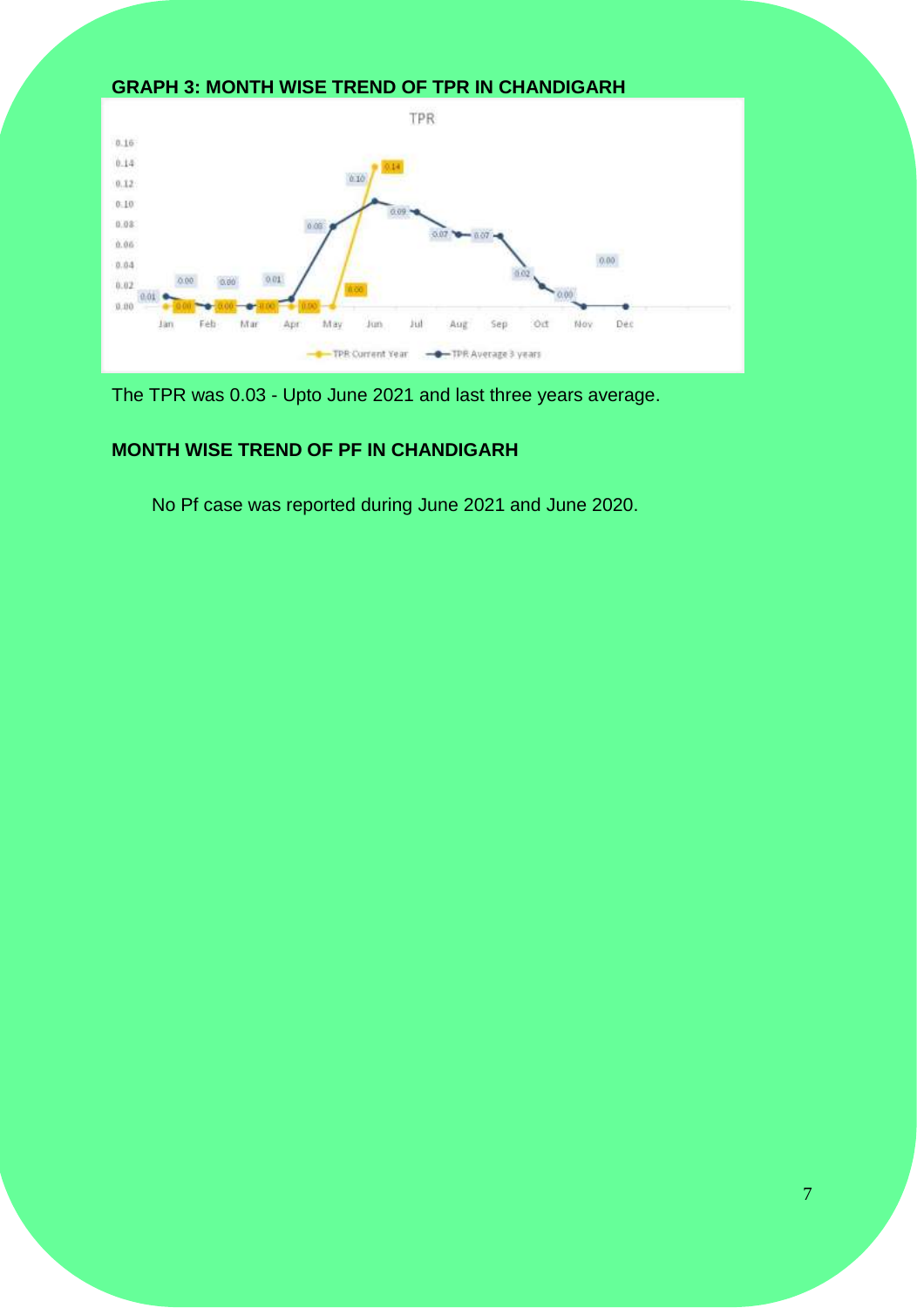# **3) DAMAN & DIU**





There is 50.5% increase in BSE upto June 2021 as compared to last three years average. There is an increase of 71.4% in BSE upto June 2021 vis-à-vis Upto June 2020.



There is a 45.5% decline in TPC upto June 2021 as compared to last three years average cumulative. There is a 33.3% decline in TPC upto June 2021 visà-vis upto June 2020.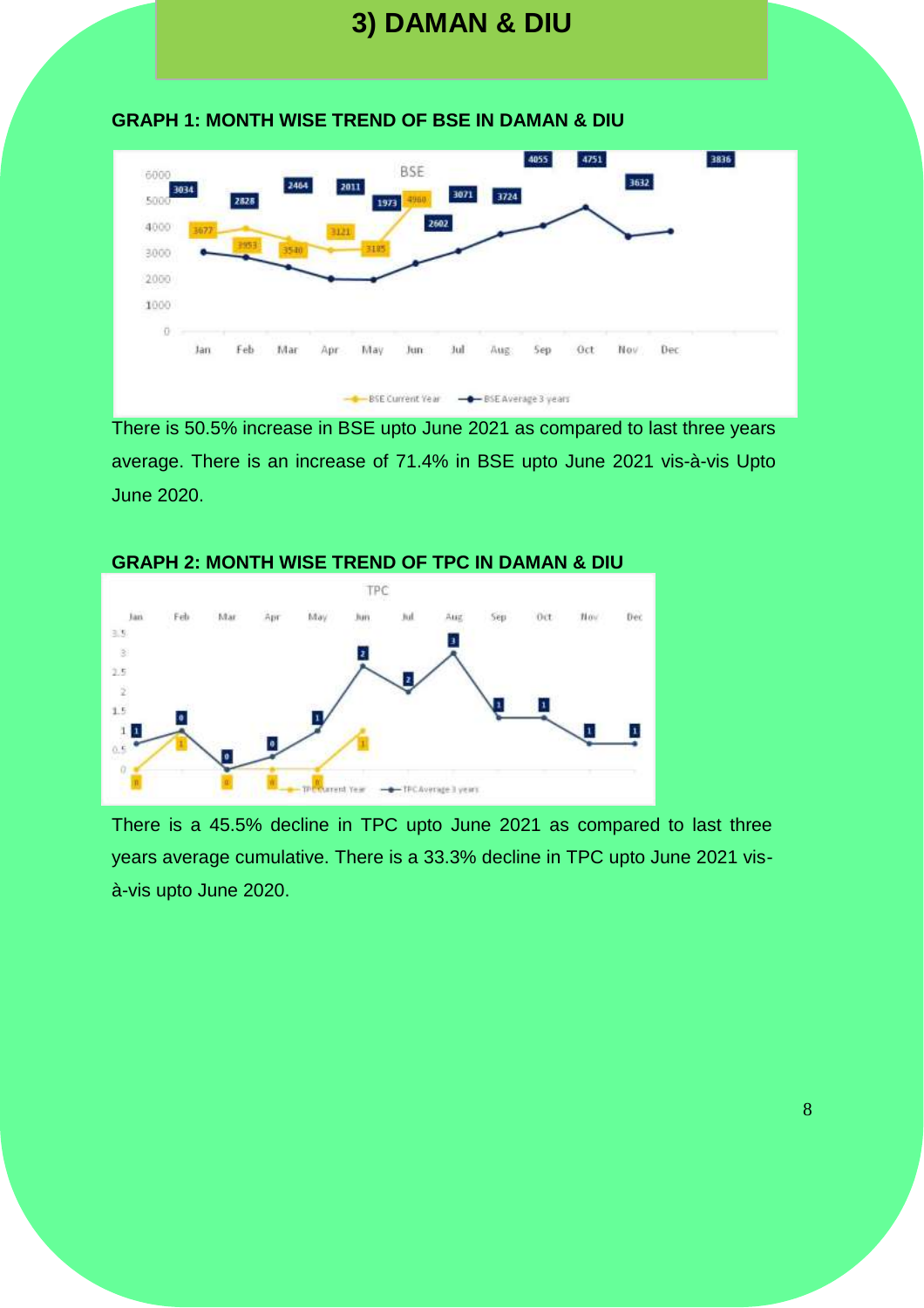

#### **GRAPH 3: MONTH WISE TREND OF TPR IN DAMAN & DIU**

The TPR was 0.01 Upto June 2021 as compared to 0.03 for last three years average and 0.02 upto June 2020.



#### **MONTH WISE TREND OF PF IN DAMAN & DIU**

No Pf case was reported upto June 2021 & 2020.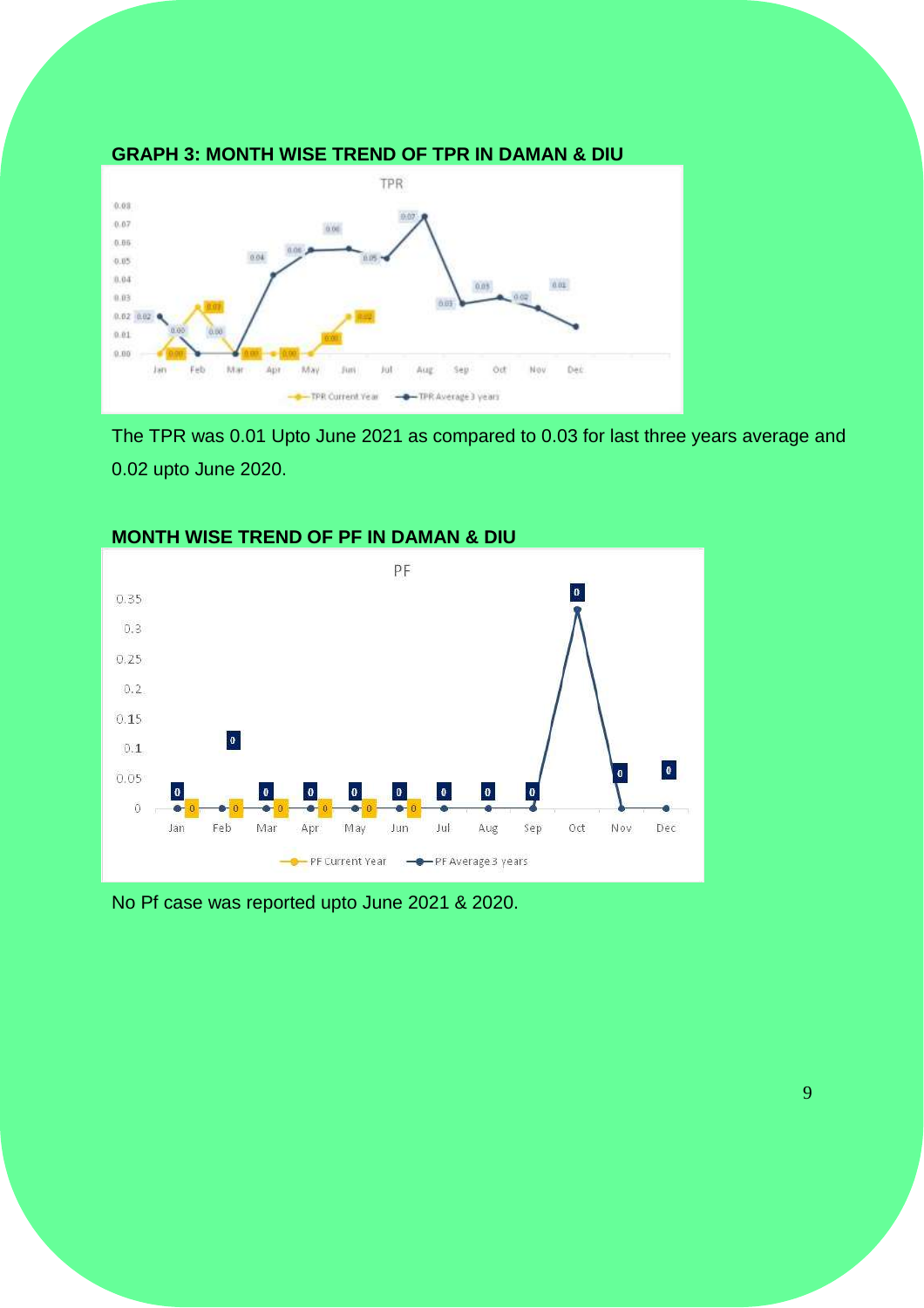# **4) GOA**



There is 48.6% decline in BSE upto June 2021 as compared to last three years average. There is a decline of BSE by 32.5% upto June 2021 vis-à-vis Upto June 2020.



#### **GRAPH 2: MONTH WISE TREND OF TPC IN GOA**

There is a 42.9% decline in TPC upto June 2021 as compared to last three years average cumulative. There is a 2.4% decline in TPC upto June 2021 visà-vis upto June 2020.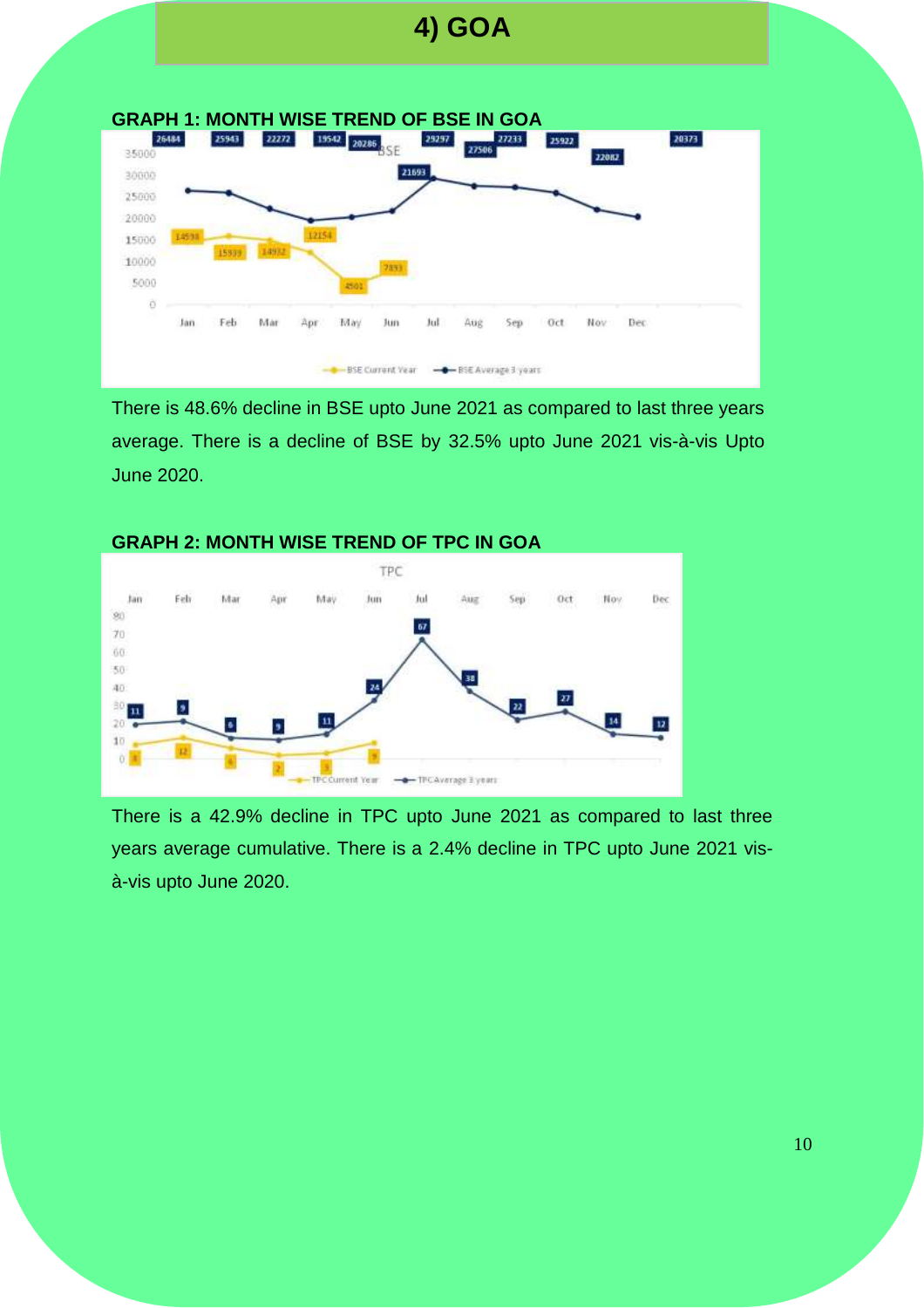

The TPR was 0.06 Upto June 2021 as compared to 0.05 for last three years average and 0.04 upto June 2020



#### **GRAPH 4: MONTH WISE TREND OF PF IN GOA**

There is a 9.8 increase in Pf cases upto June 2021 as compared to last three years average. As compared to Upto June 2020, cases have increased 87.5.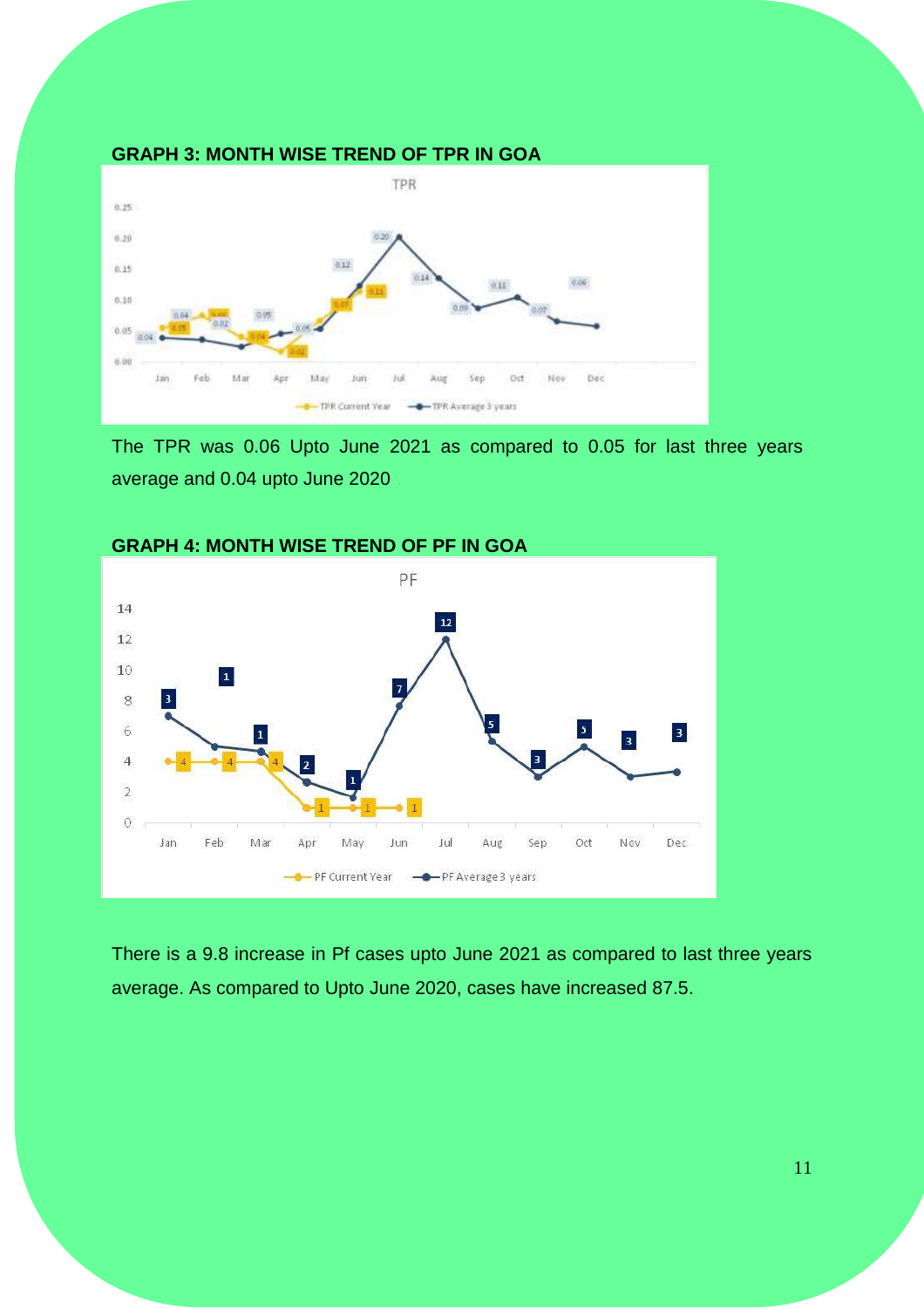# **5) HARYANA**

| 180039<br>3000 |     | 154083 | 184152 | 163146       | 161905 194396 |     | 252875 |     | 26199 247278 | 268222 | 228798 |     | 202313 |  |
|----------------|-----|--------|--------|--------------|---------------|-----|--------|-----|--------------|--------|--------|-----|--------|--|
| 250000         |     |        |        |              |               |     | 207965 |     |              |        |        |     |        |  |
| 200000         |     |        | 22051  |              |               |     |        |     |              |        |        |     |        |  |
| 150000         |     |        |        |              |               |     |        |     |              |        |        |     |        |  |
| 100000         |     |        |        |              |               |     |        |     |              |        |        |     |        |  |
| 50000          |     |        |        |              |               |     |        |     |              |        |        |     |        |  |
| ö<br>x         |     |        |        |              |               |     |        |     |              |        |        |     |        |  |
|                | lan | Feb    | Mar    | <b>A</b> 131 | May           | Jun | Jul    | Aus | ext1         | Öct    | Nov    | Dec |        |  |

There is 13.1% increase in BSE upto June 2021 as compared to last three years average. There is a increase of BSE by 25.6% upto June 2021 vis-à-vis Upto June 2020.



#### **GRAPH 2: MONTH WISE TREND OF TPC IN HARYANA**

There is a 97.2% decline in TPC upto June 2021 as compared to last three years average cumulative. There is a 73.3% decrease in TPC upto June 2021 vis-à-vis upto June 2020.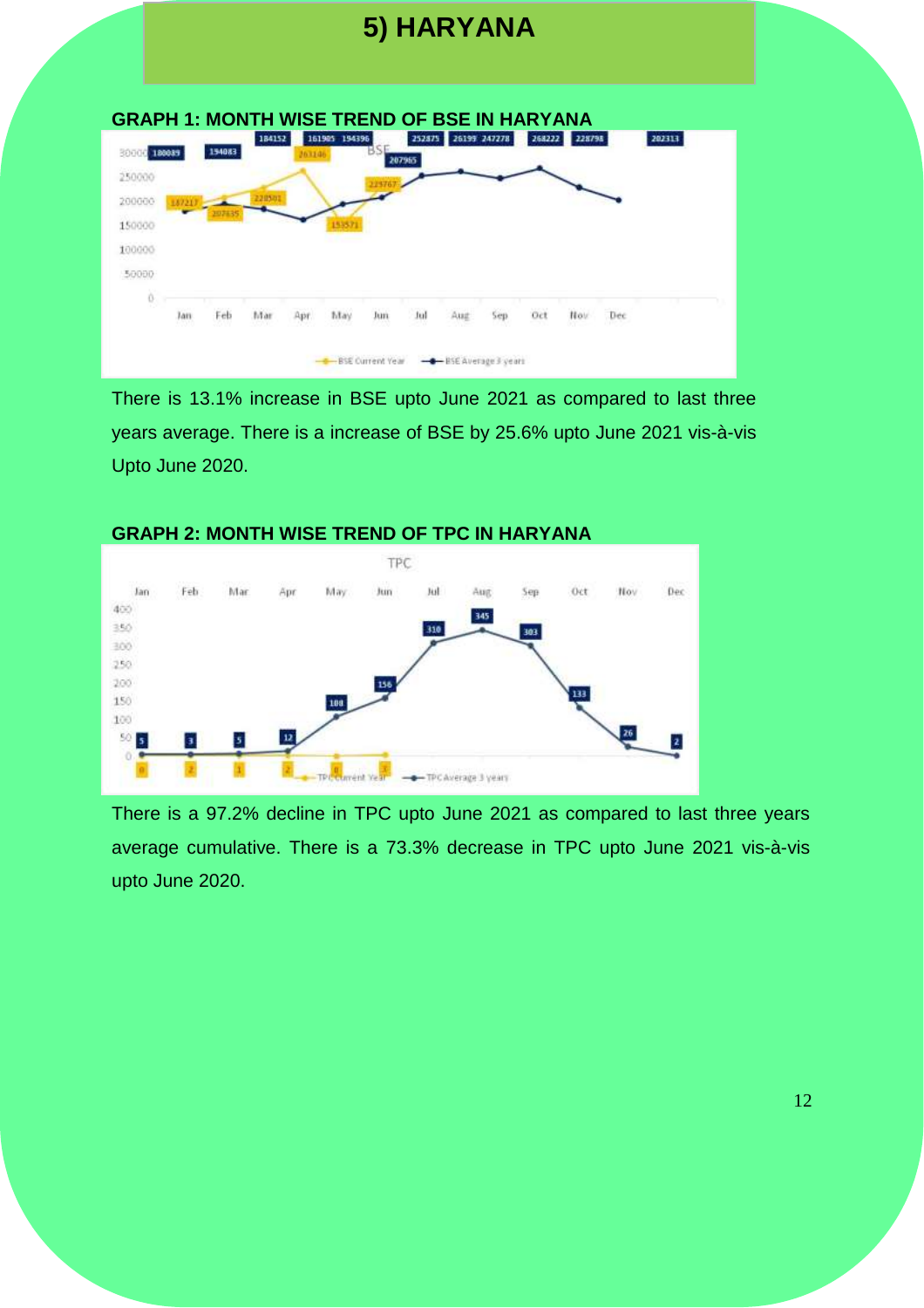

The TPR was 0 Upto June 2021.



#### **GRAPH 4: MONTH WISE TREND OF PF IN HARYANA**

There is a decline of PF by 100% during June 2021 as compared to last three years average.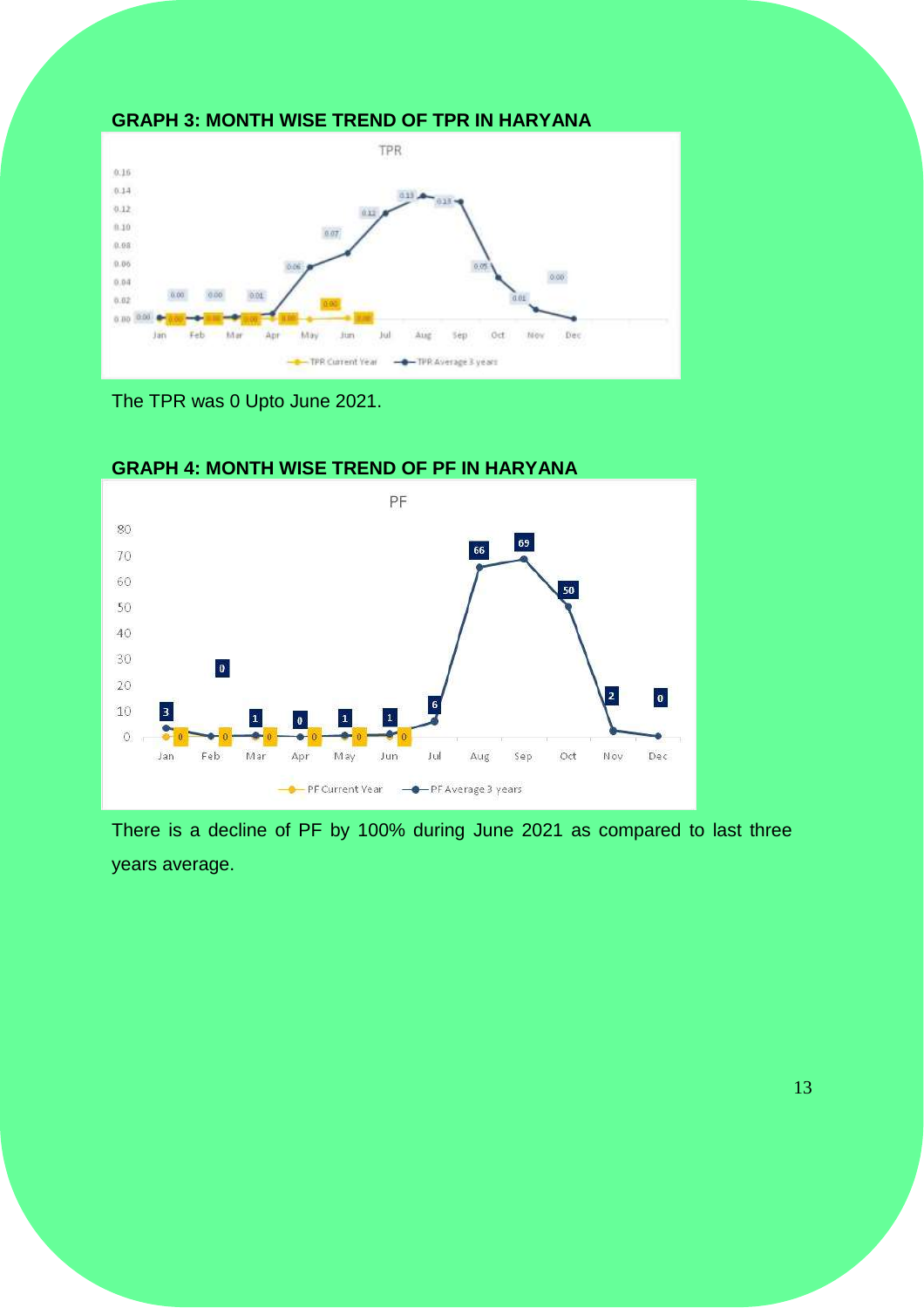



There is 54.7% decline in BSE upto June 2021 as compared to last three years average. There is a decline of BSE by 32.8% upto June 2021 vis-à-vis Upto June 2020.

#### **GRAPH 2: MONTH WISE TREND OF TPC IN HIMACHAL PRADESH**



There is a 95.0% decline in TPC upto June 2021 as compared to last three years average cumulative. There is a 87.5% decrease in TPC upto June 2021 vis-à-vis upto June 2020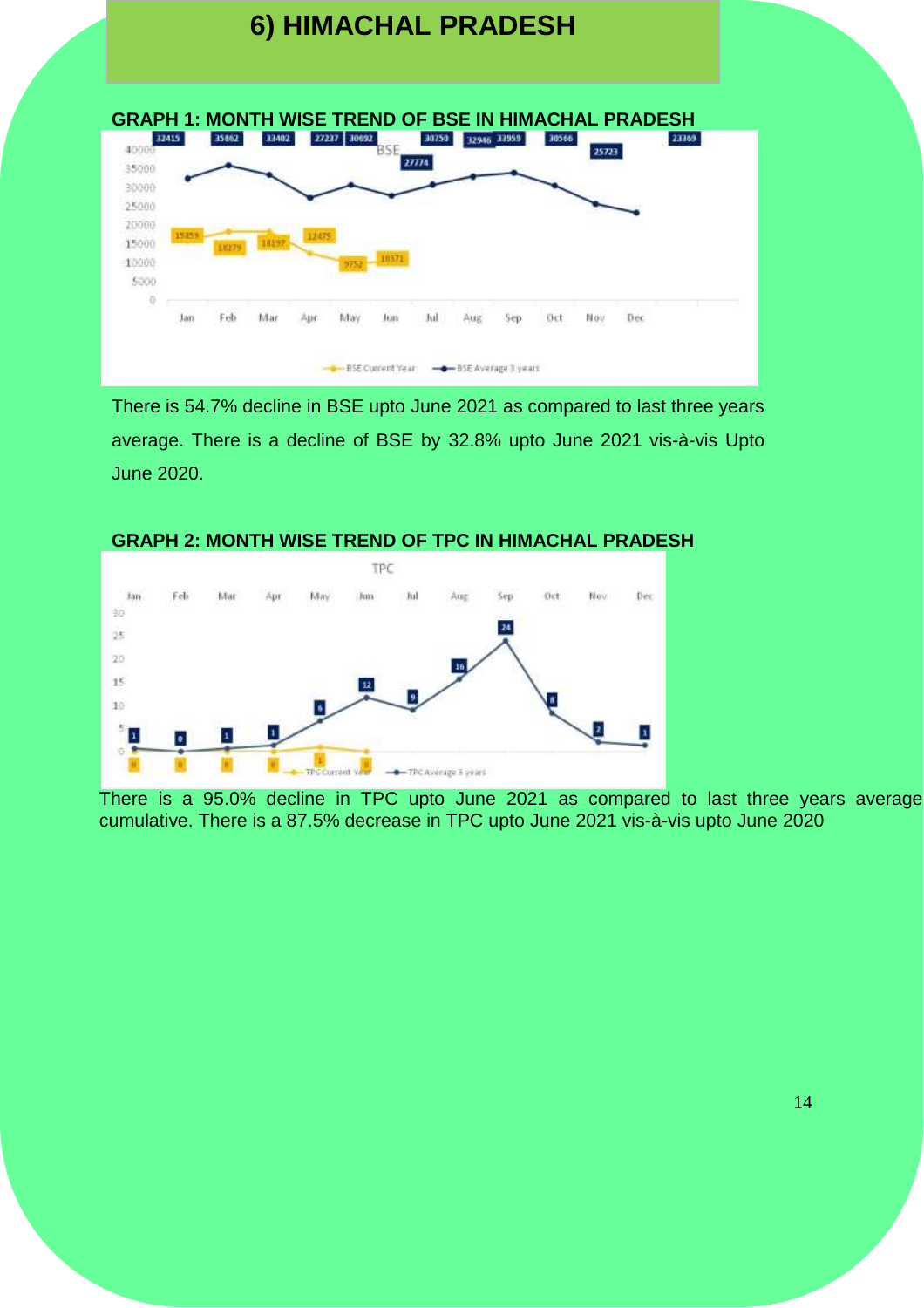#### **GRAPH 3: MONTH WISE TREND OF TPR IN HIMACHAL PRADESH**



The TPR was 0 Upto June 2021.



#### **GRAPH 4: MONTH WISE TREND OF PF IN HIMACHAL PRADESH**

No PF case was detected upto June 2021& 2020.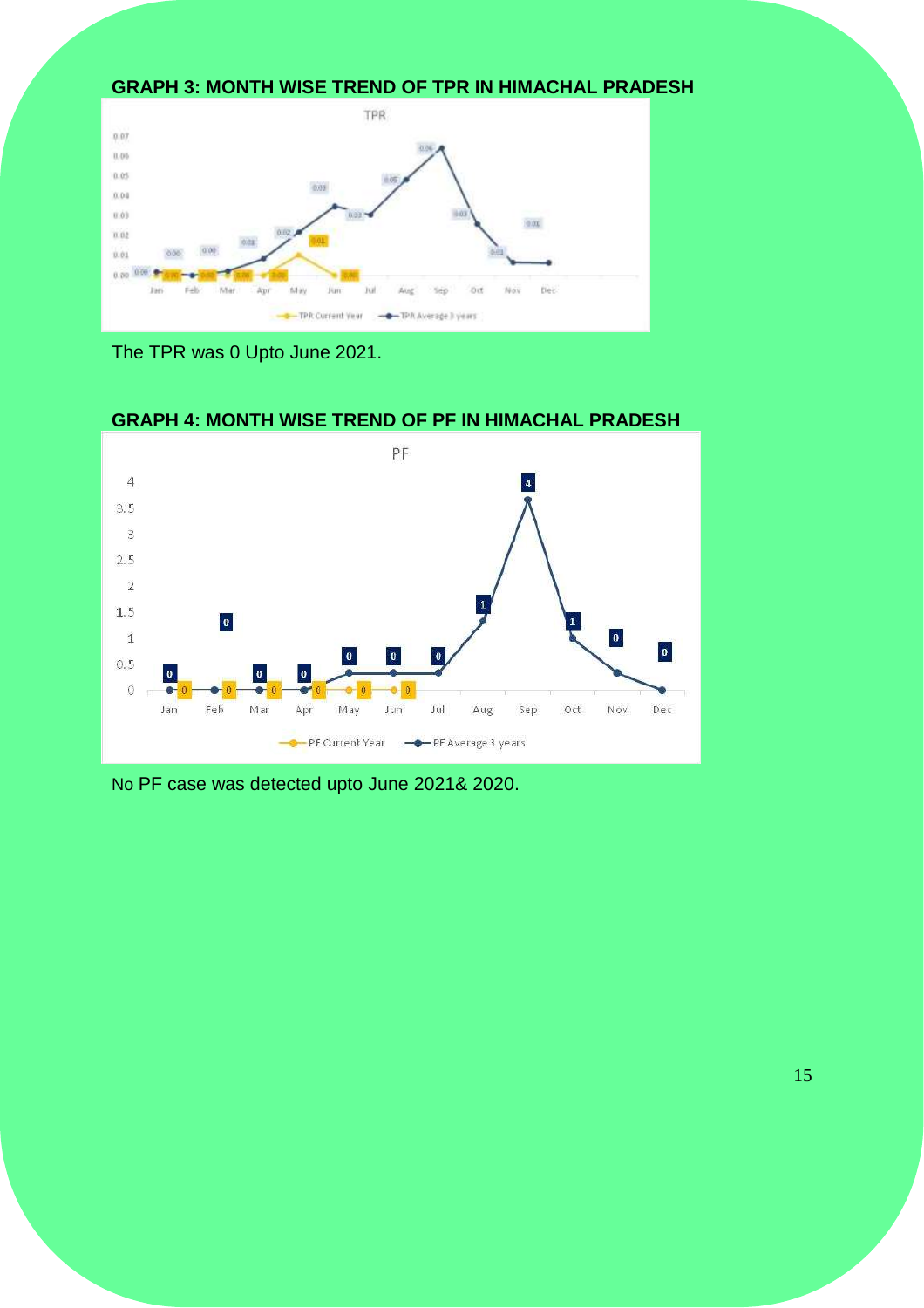# **7)JAMMU&KASHMIR**

| 21732                   | 28666 |  | 23622 23524 | 31655 | 32257 | 33302 35919 |  | 33074 | 30747 |
|-------------------------|-------|--|-------------|-------|-------|-------------|--|-------|-------|
| 30000<br>25000          |       |  |             |       |       |             |  |       |       |
| 222.3<br>20000<br>15000 |       |  |             |       |       |             |  |       |       |
| 10000                   |       |  |             |       |       |             |  |       |       |
|                         |       |  |             |       |       |             |  |       |       |
| 5000<br>ä               | Feb   |  |             |       |       |             |  |       |       |

There is 11.4% decline in BSE upto June 2021 as compared to last three years average. There is a increase of BSE by 12.3% upto June 2021 vis-à-vis Upto June 2020.



There is a 69.4% decline in TPC upto June 2021 as compared to last three years average cumulative. There is a 37.5% decrease in TPC upto June 2021 vis-à-vis upto June 2020.

#### **GRAPH 2: MONTH WISE TREND OF TPC IN JAMMU & KASHMIR**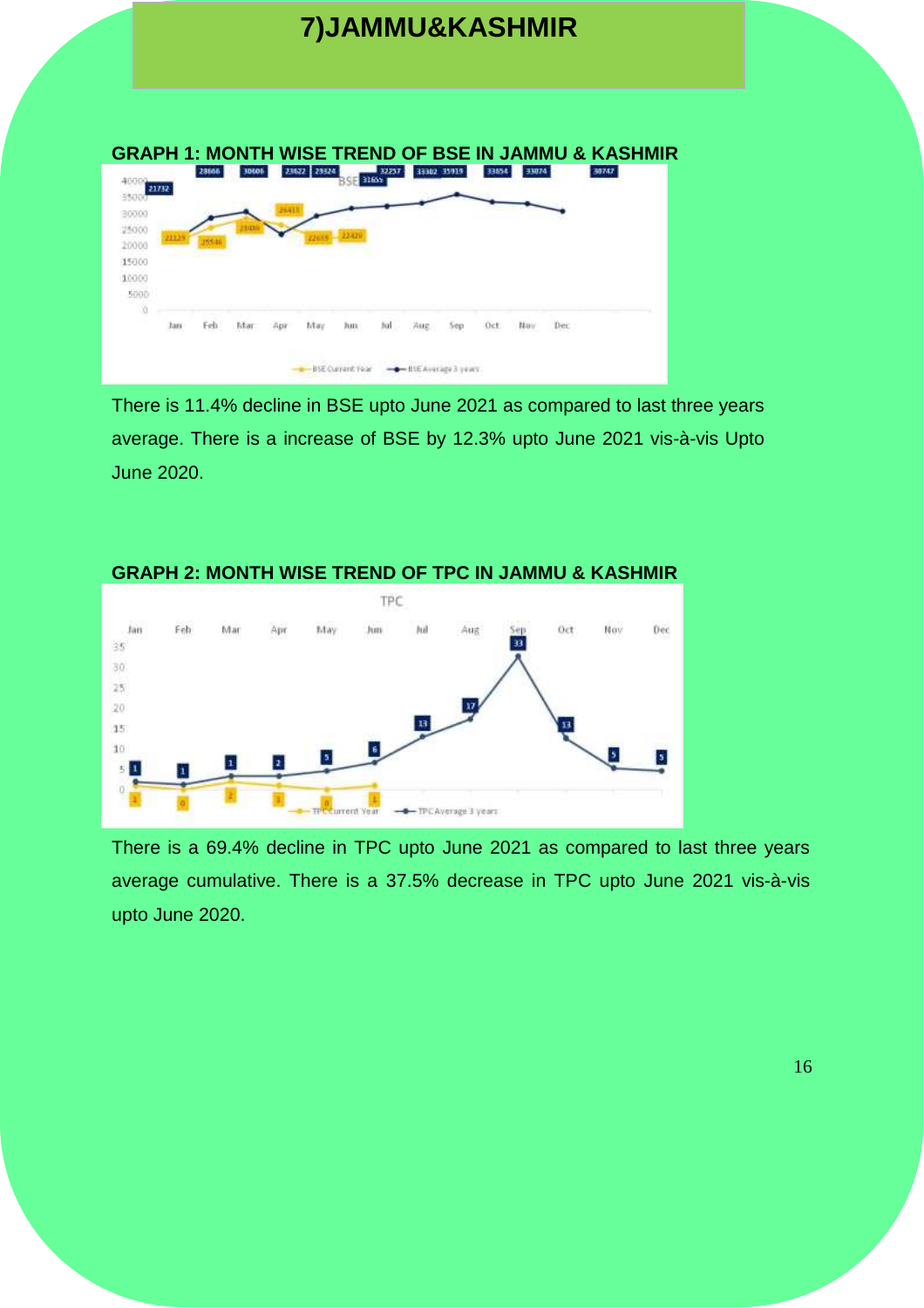

The TPR was 0 Upto June 2021 as compared to 0.01 for last three years average and 0.01 upto June 2020.

#### **GRAPH 4: MONTH WISE TREND OF PF IN JAMMU & KASHMIR**

No PF case was detected upto June 2021.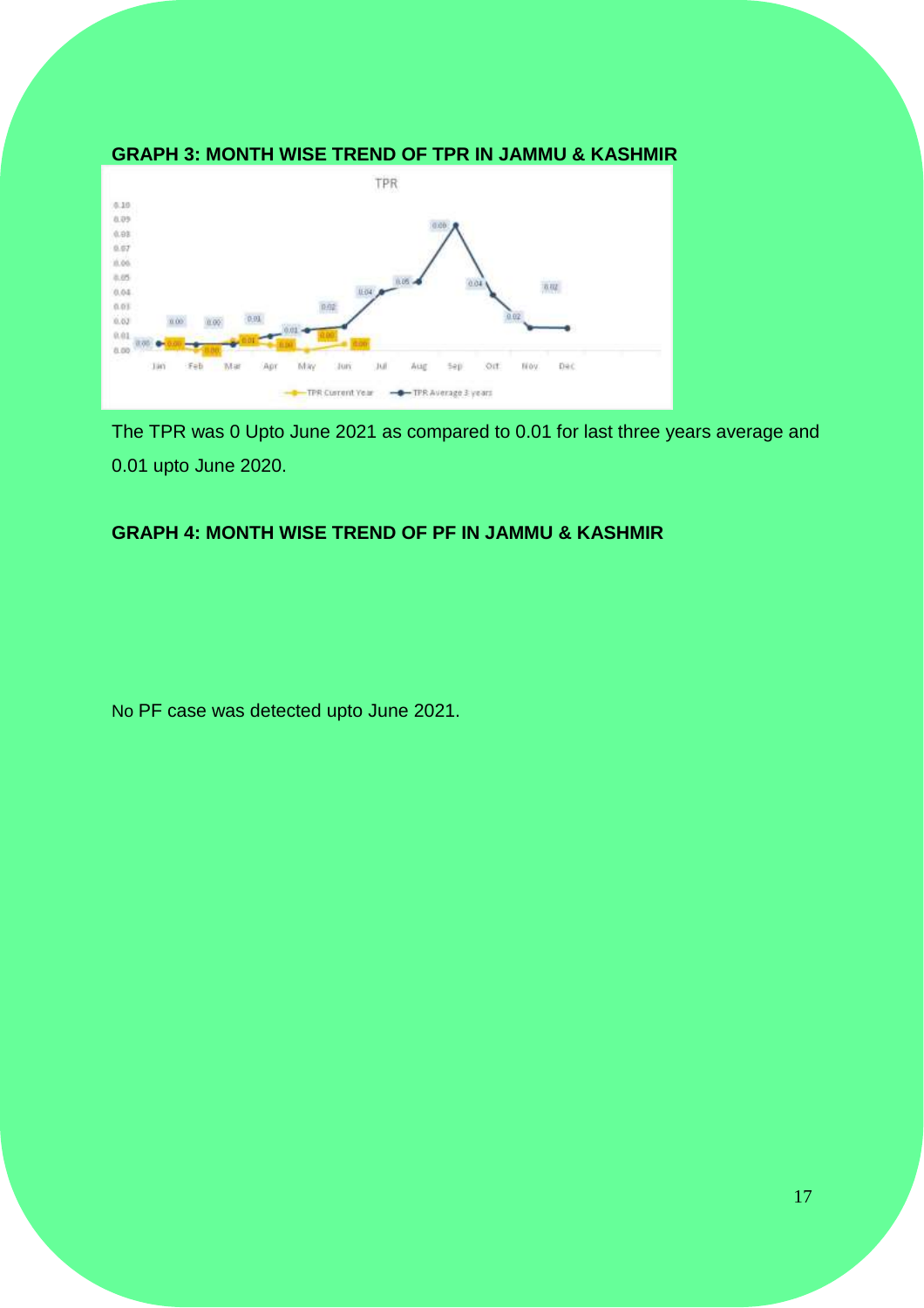# **8) KERALA**



There is 39.4% decline in BSE upto June 2021 as compared to last three years average. There is a decline of BSE by 11.6% upto June 2021 vis-à-vis Upto June 2020.



There is a 62.6% decline in TPC upto June 2021 as compared to last three years average cumulative. There is a 25.8% decrease in TPC upto June 2021 vis-à-vis upto June 2020.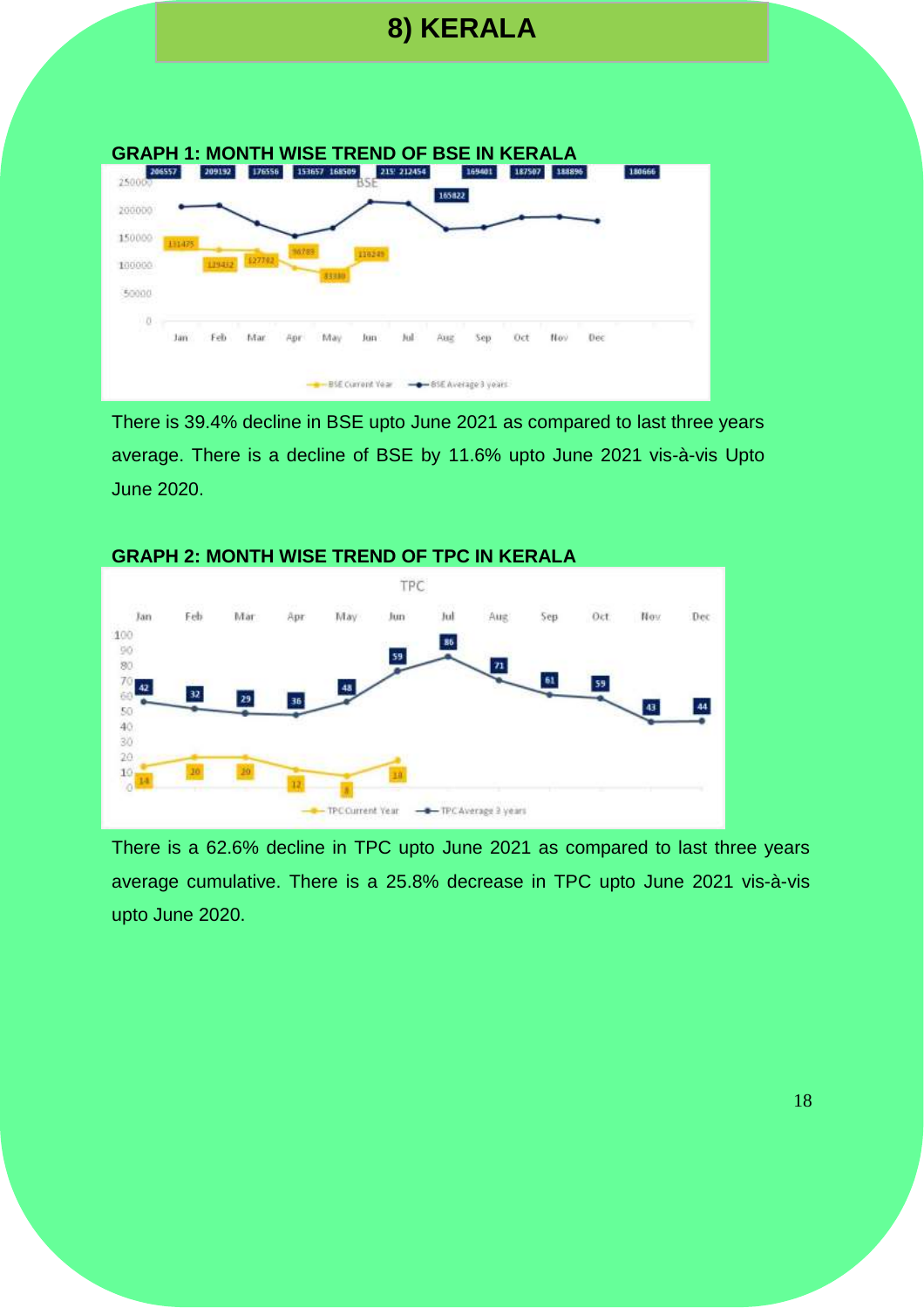

The TPR was 0.01 Upto June 2021 as compared to 0.02 for last three years average and 0.02 upto June 2020.



.

There is a decline of PF by 50.8% upto June 2021 as compared to last three years average. There is a similar decline of PF by 11.4% Upto June 2021 vis-à-vis Upto June 2020.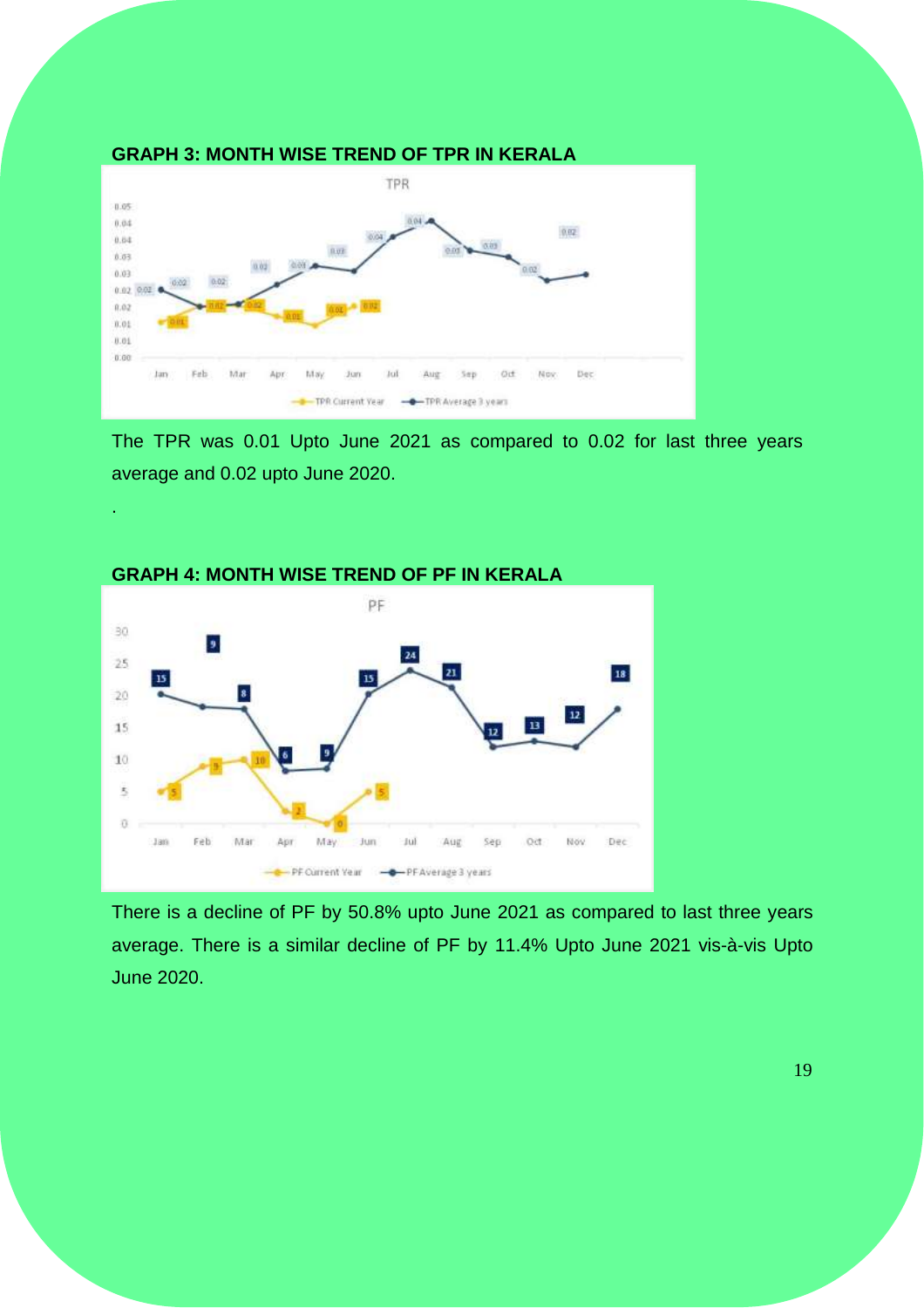



There is 10.9% increase in BSE upto June 2021 as compared to last three years average. There is a decline of BSE by 3.5% upto June 2021 vis-à-vis Upto June 2020.



#### **GRAPH 2: MONTH WISE TREND OF TPC IN LAKSHADWEEP**

.

No Malaria case was reported Upto June 2021. 5 cases were reported in the corresponding period in 2020.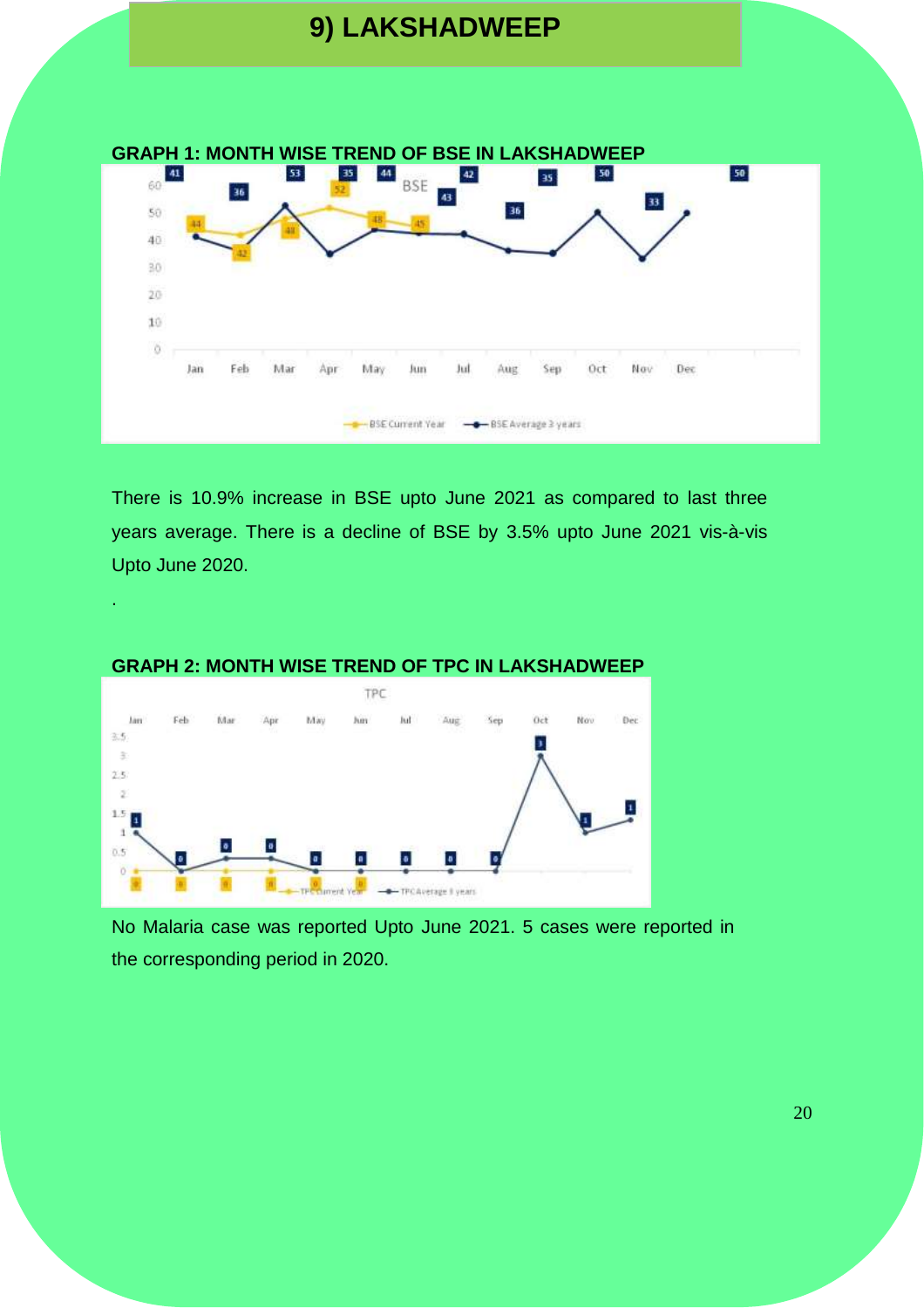#### **GRAPH 3: MONTH WISE TREND OF TPR IN LAKSHADWEEP**



The TPR was 0 Upto June 2021

#### **MONTH WISE TREND OF PF IN LAKSHADWEEP**

No Pf case has been reported upto June 2021 and 2020.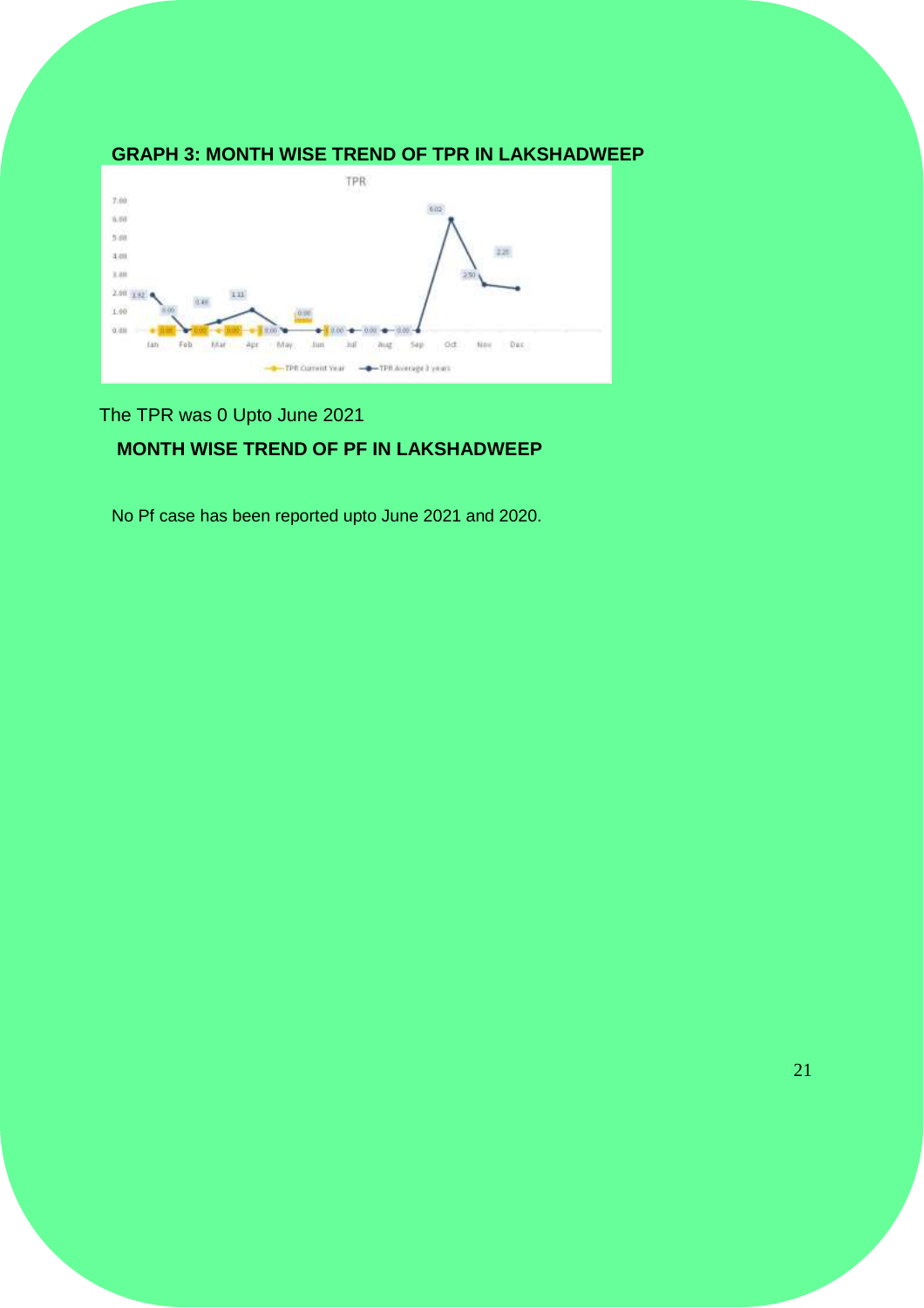# **10) MANIPUR**



There is 77.8% decline in BSE upto June 2021 as compared to last three years average. There is a decline of BSE by 79.6% upto June 2021 vis-à-vis Upto June 2020.



#### **GRAPH 2: MONTH WISE TREND OF TPC IN MANIPUR**

There is a 37.9% decline in TPC upto June 2021 as compared to last three years average cumulative. There is a 66.7% decrease in TPC upto June 2021 vis-à-vis upto June 2020.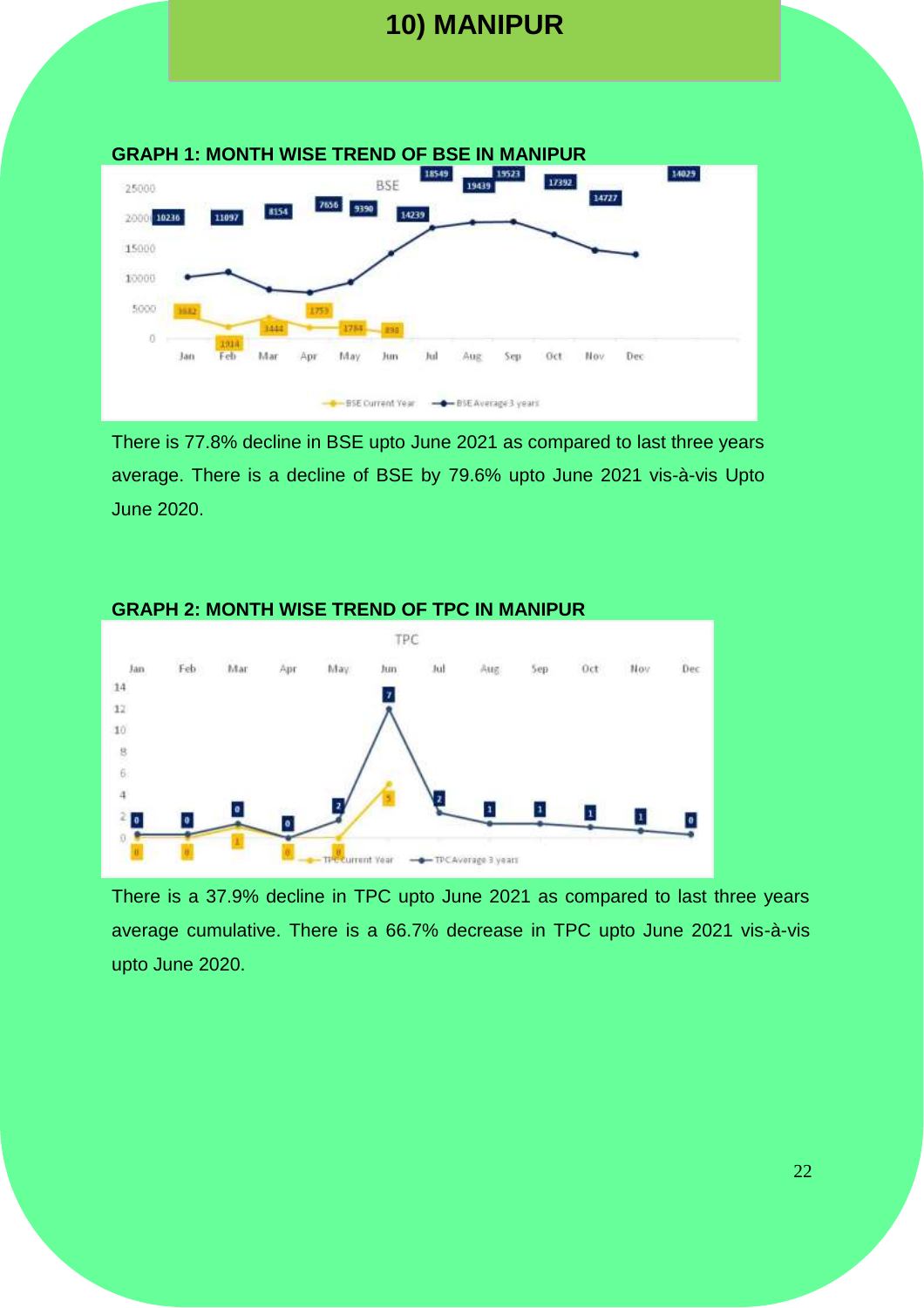

#### **GRAPH 3: MONTH WISE TREND OF TPR IN MANIPUR**

The TPR was 0.04 Upto June 2021 as compared to 0.02 for last three years average and 0.03 upto June 2020

#### **GRAPH 4: MONTH WISE TREND OF PF IN MANIPUR**

4 cases have been reported upto June 2021 and 11 cases have been reported upto June 2020.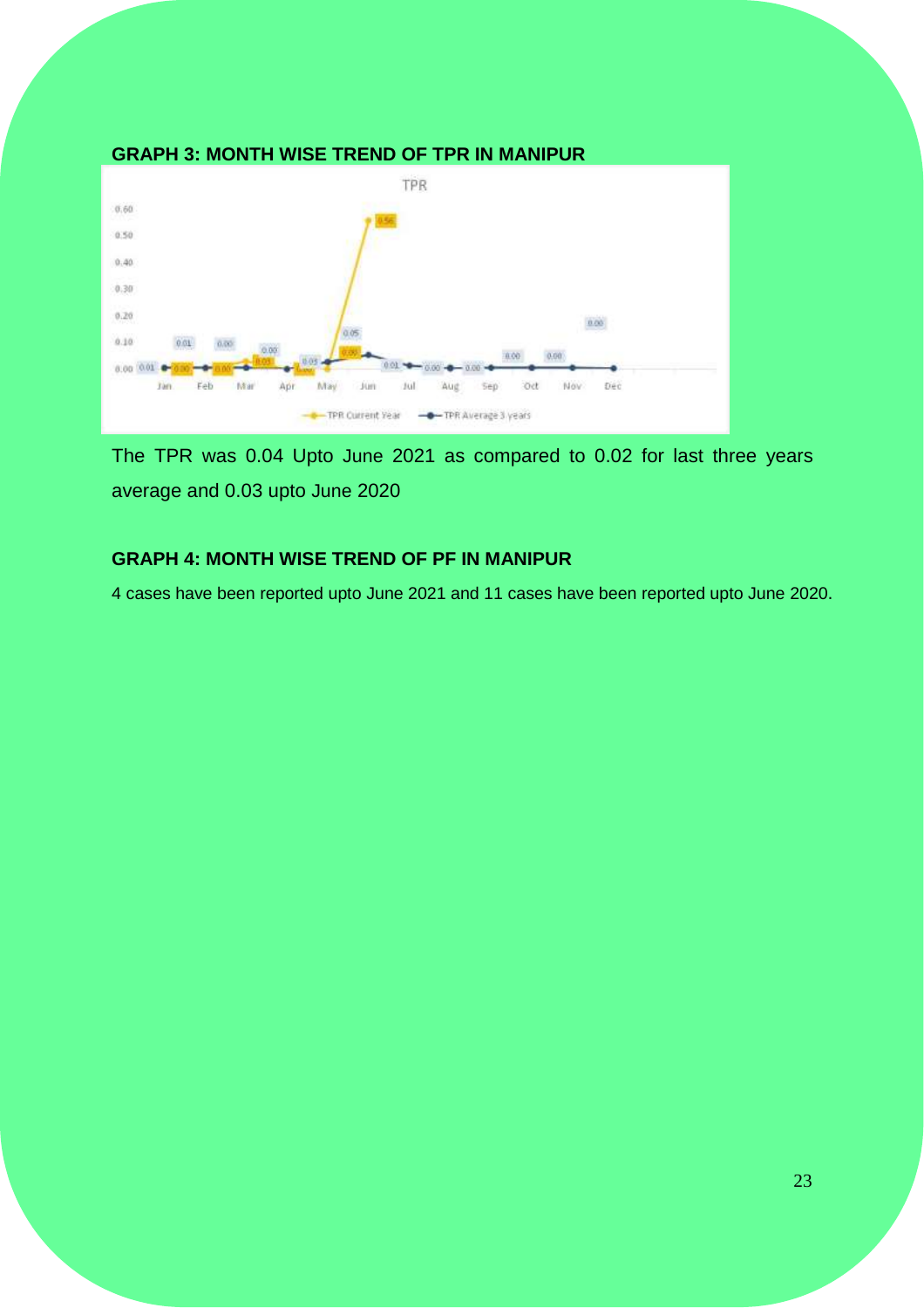# **11) PUDUCHERRY**



There is 91.2% decline in BSE upto June 2021 as compared to last three years average. There is a decline of BSE by 83.0% upto June 2021 vis-à-vis Upto June 2020.



#### **GRAPH 2: MONTH WISE TREND OF TPC IN PUDUCHERRY**

There is a 91.9% decline in TPC upto June 2021 as compared to last three years average cumulative. There is a 90.0% decrease in TPC upto June 2021 vis-à-vis upto June 2020.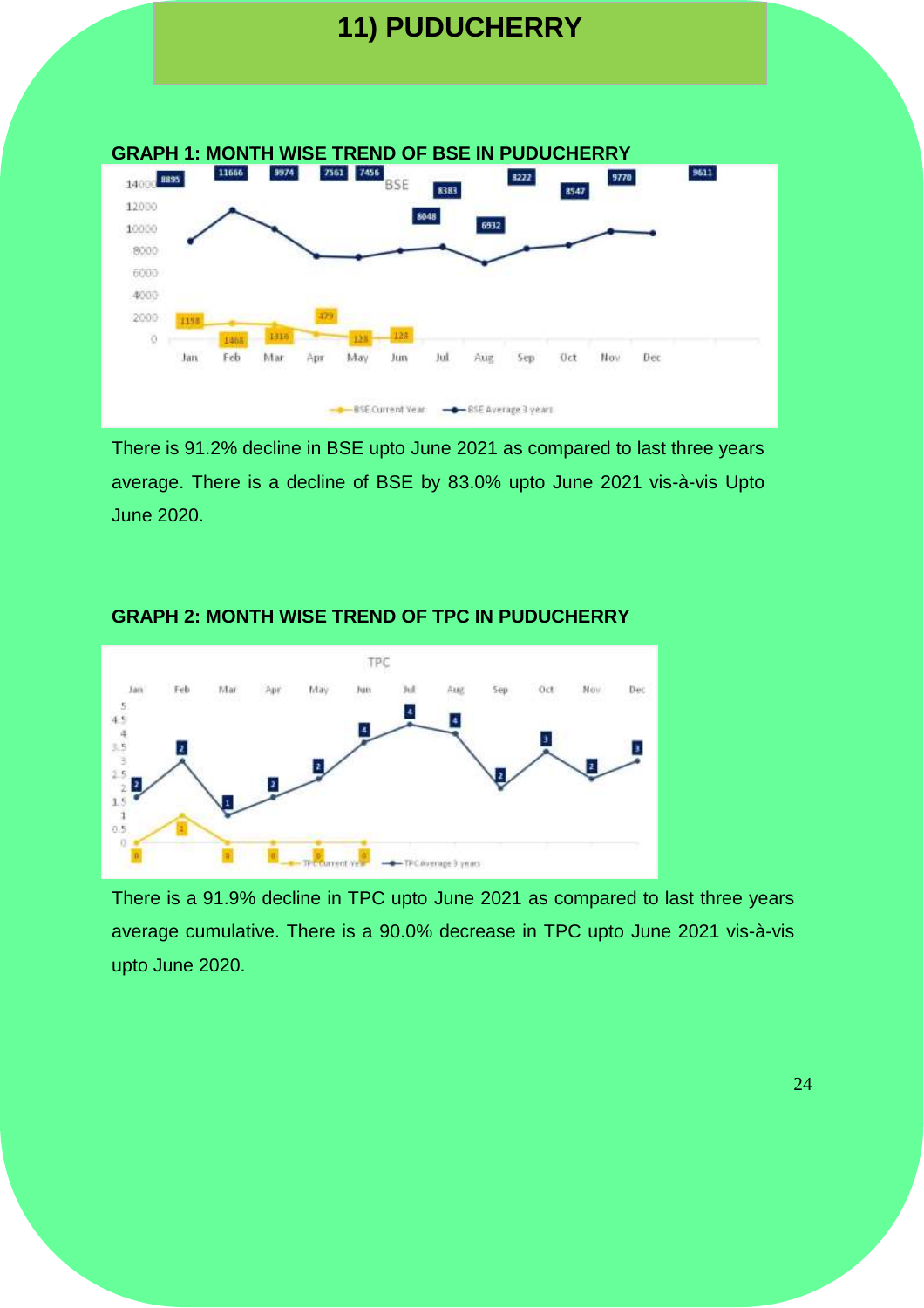#### **GRAPH 3: MONTH WISE TREND OF TPR IN PUDUCHERRY**



The TPR was 0.02 Upto June 2021 as compared to 0.03 for last three years average and 0.04 upto June 2020.

#### **GRAPH 4: MONTH WISE TREND OF PF IN PUDUCHERRY**

No Pf case has been reported upto June 2021 and 2020.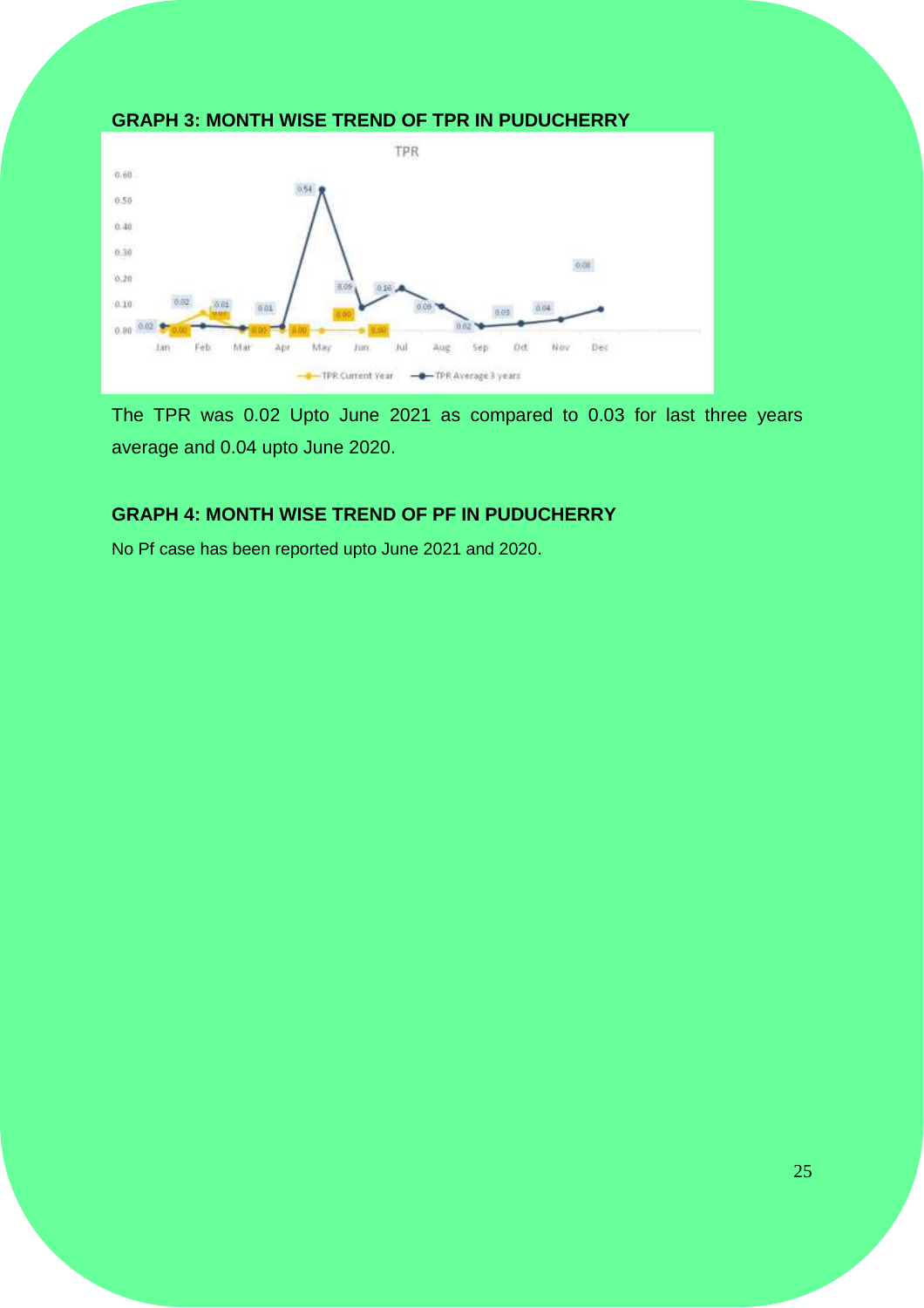

**12) PUNJAB**

There is 33.5% decline in BSE upto June 2021 as compared to last three years average. There is a decline of BSE by 8.0% upto June 2021 vis-à-vis Upto June 2020.



#### **GRAPH 2: MONTH WISE TREND OF TPC IN PUNJAB**

There is a 85.0% decline in TPC upto June 2021 as compared to last three years average cumulative. There is a 51.2% decrease in TPC upto June 2021 vis-à-vis upto June 2020.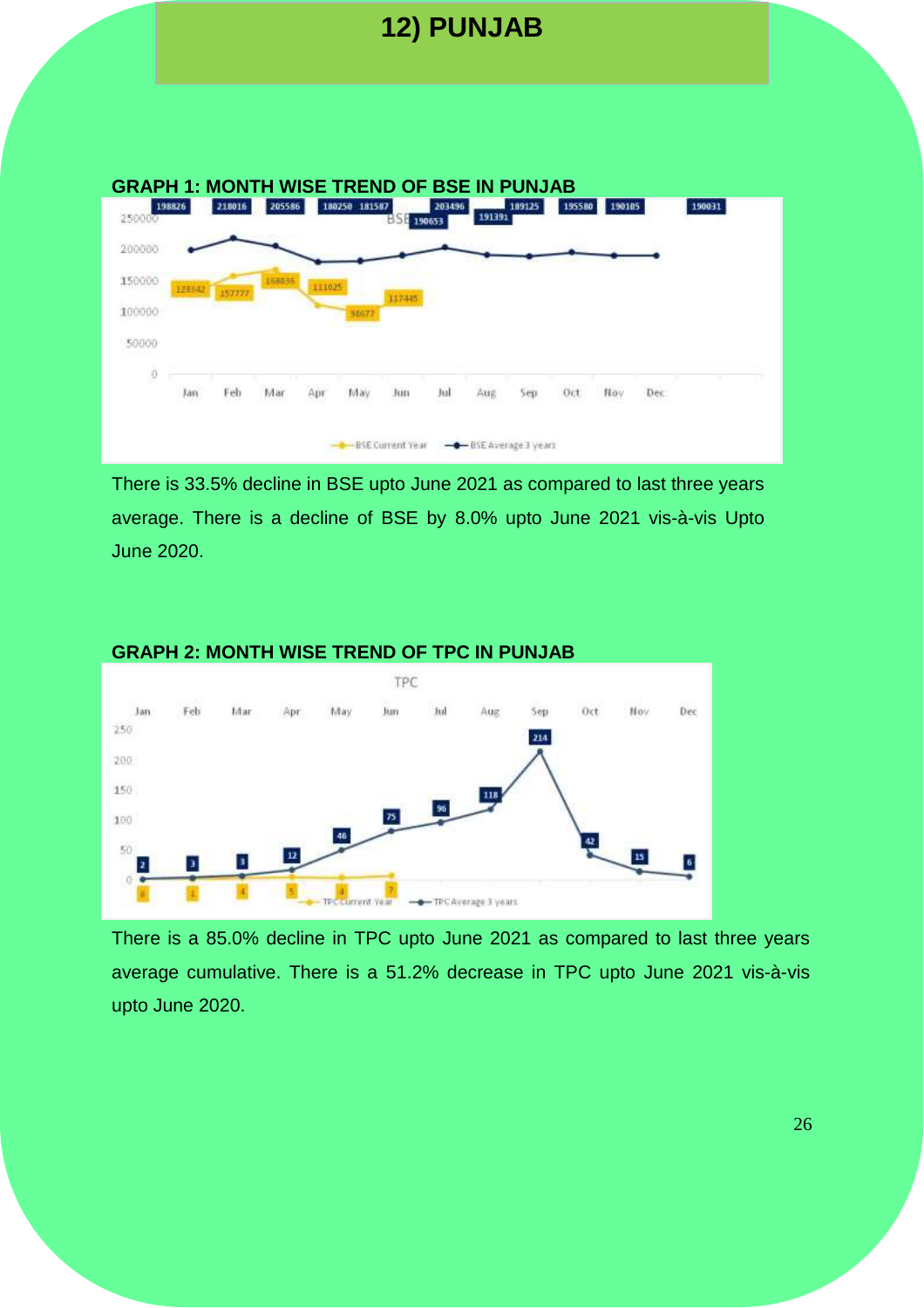

The TPR was 0 Upto June 2021.



6 cases have been reported upto June 2021 and 2 cases have been reported upto June 2020.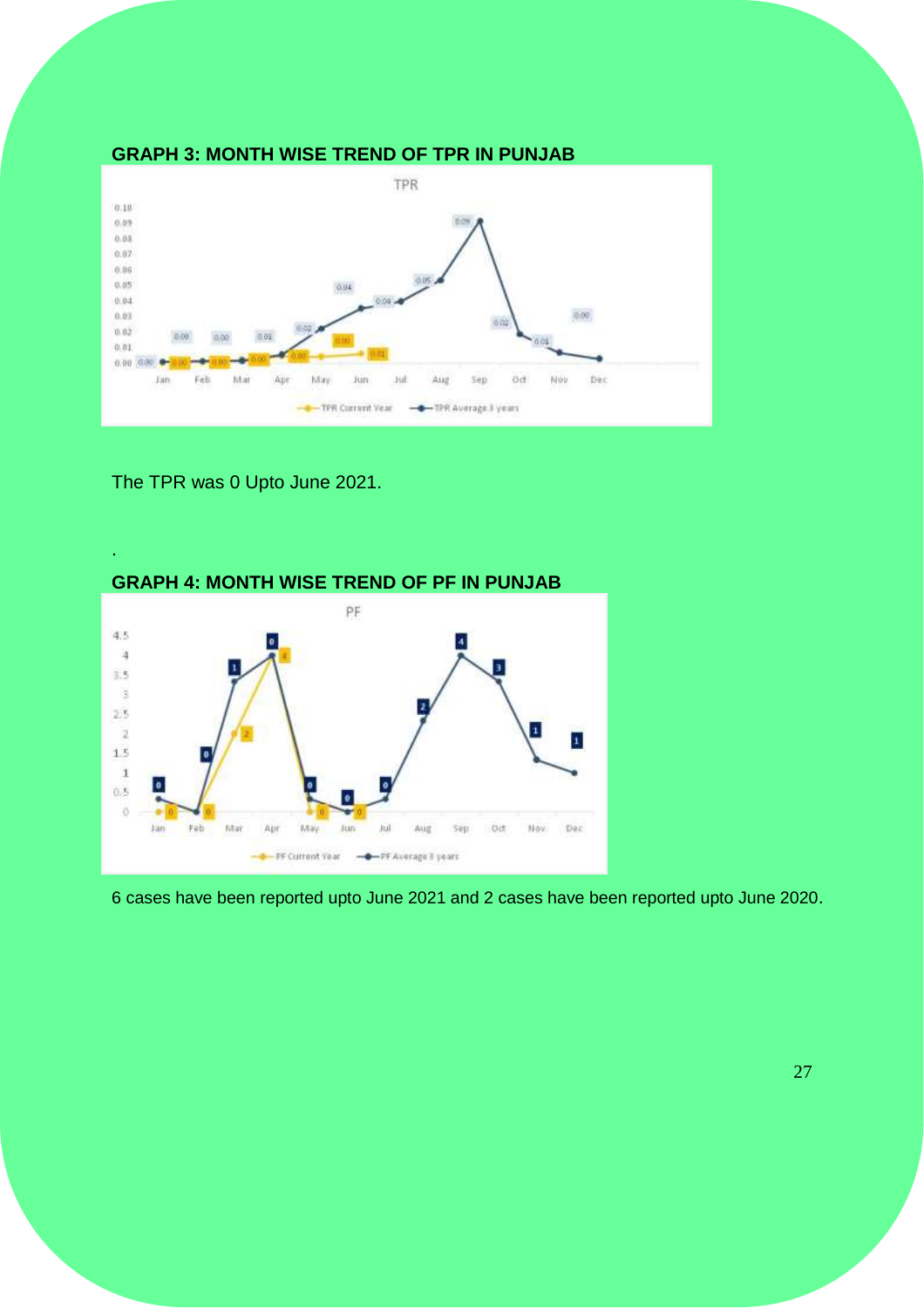# **13) RAJASTHAN**



There is 77.9% increase in BSE upto June 2021 as compared to last three years average. There is a 212.4% increase in BSE upto June 2021 vis-à-vis Upto June 2020.



There is a 67.8% decline in TPC upto June 2021 as compared to last three years average cumulative. There is a 8.1% increase in TPC upto June 2021 vis-à-vis upto June 2020.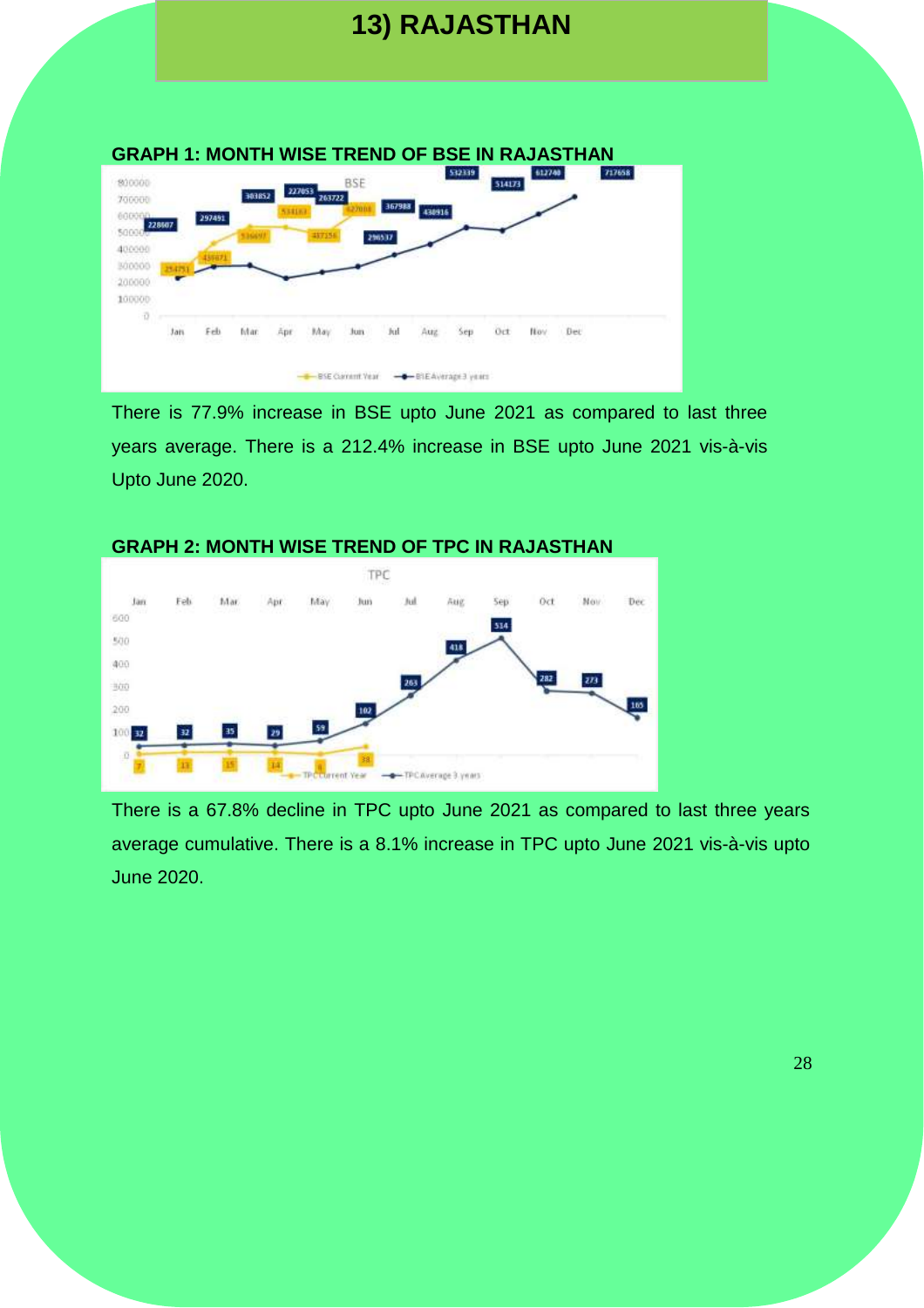



The TPR was 0 Upto June 2021 as compared to 0.02 for last three years average and 0.01 upto June 2020.



There is a decline of PF by 55.9% upto June 2021 as compared to last three years average. There is a similar decline of PF by 69.7% Upto June 2021 vis-à-vis upto June 2020.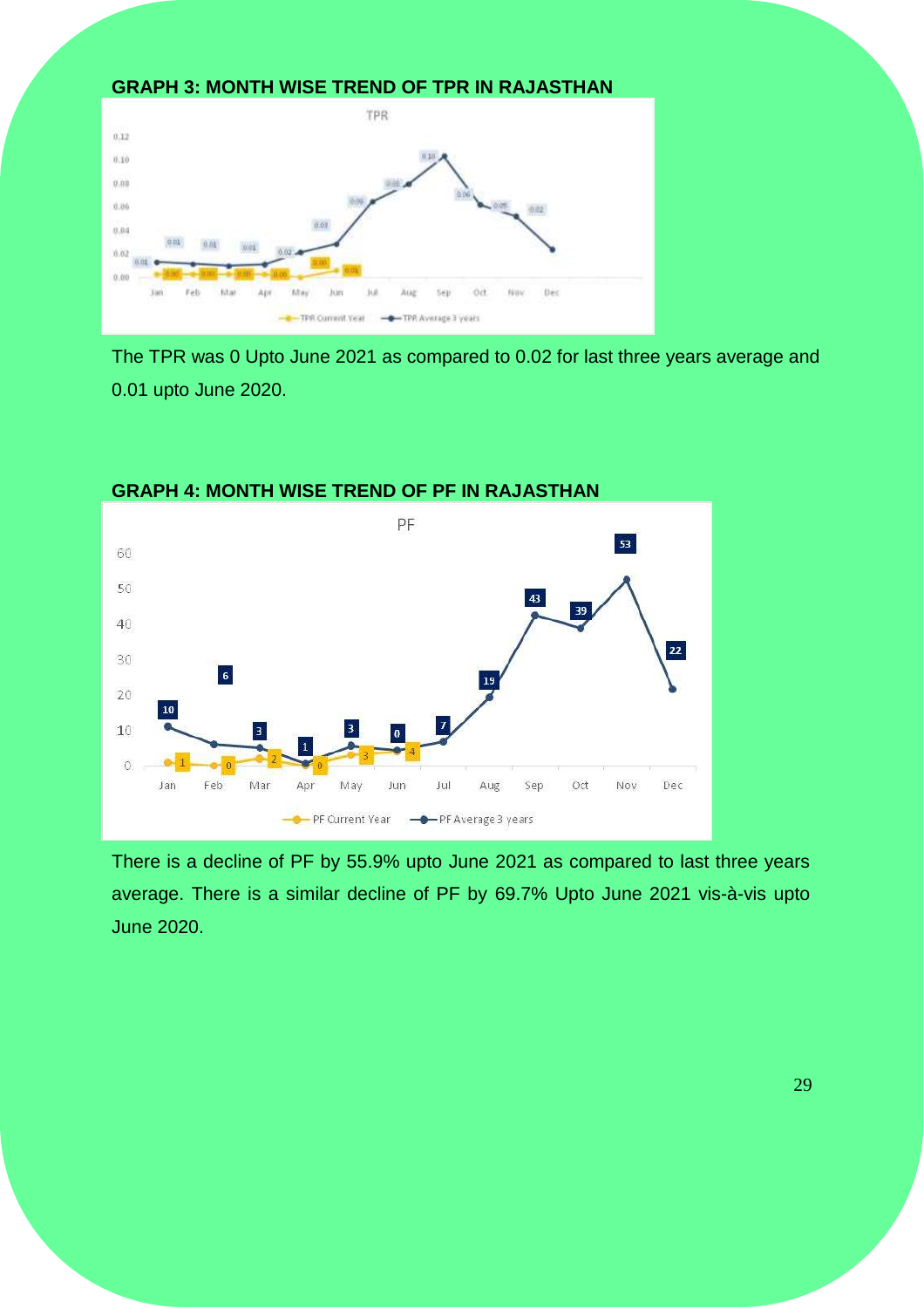# **14) SIKKIM**



There is 60.3% decline in BSE upto June 2021 as compared to last three years average. There is a decline of BSE by 43.9% upto June 2021 vis-à-vis Upto June 2020.



2 cases were reported Upto June 2021 and 3 cases were reported upto June 2020.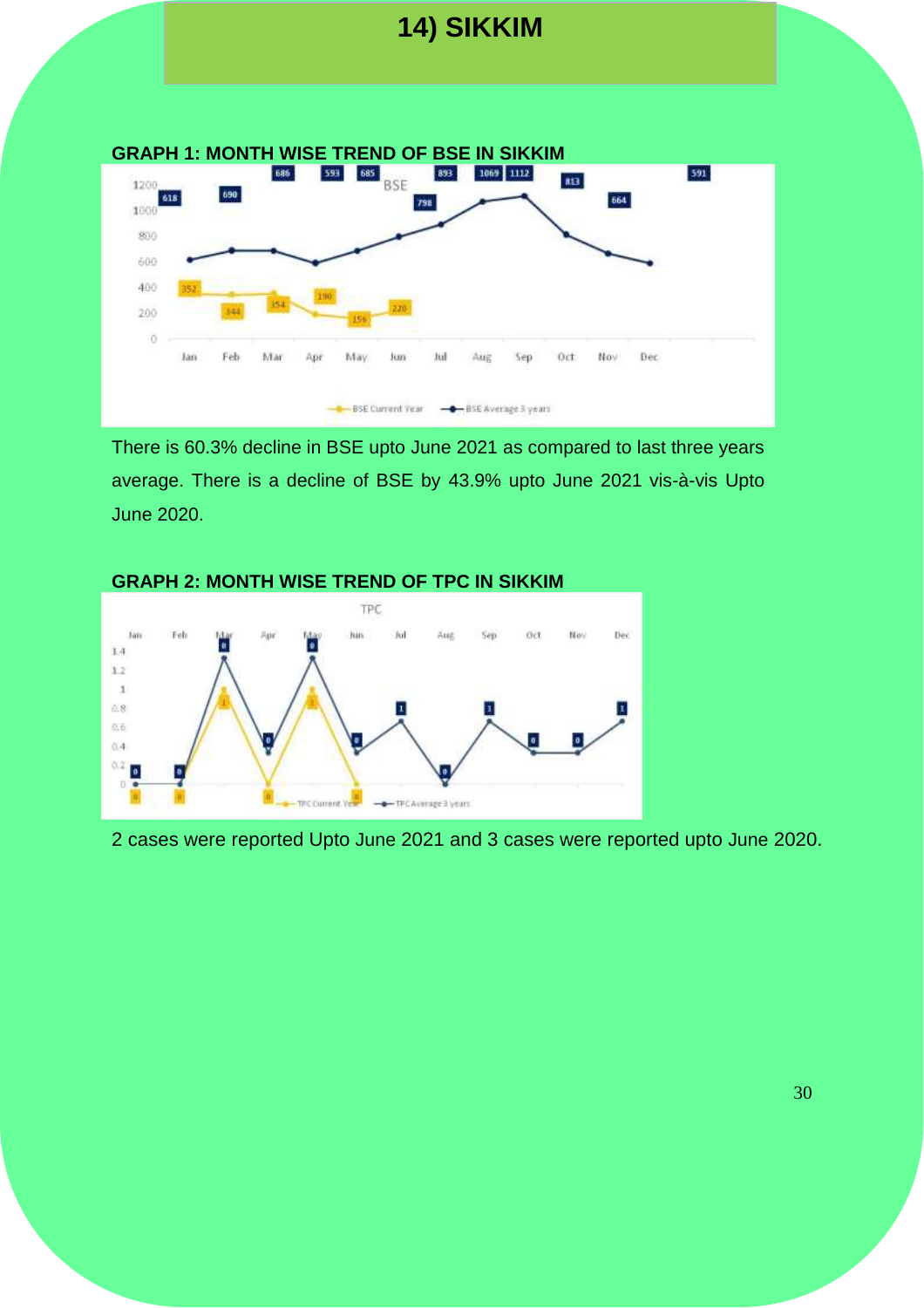

The TPR was 0.12 Upto June 2021 as compared to 0.04 in last three years average and 0.10 Upto June 2020.

#### **MONTH WISE TREND OF PF IN SIKKIM**

No Pf case has been reported upto June 2021 and 2020.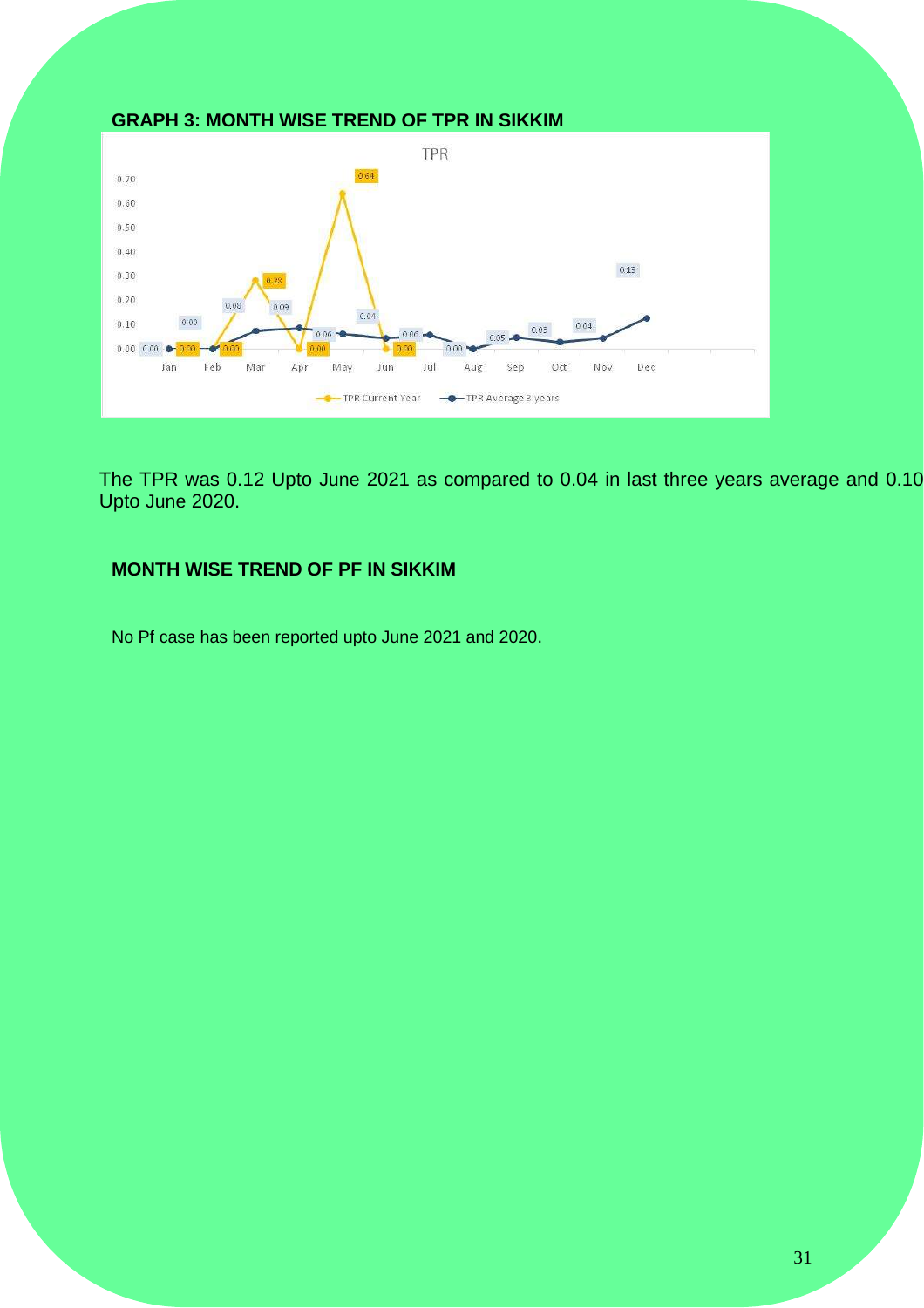# **15) UTTARAKHAND**



There is 20.8% decline in BSE upto June 2021 as compared to last three years average. There is a increase of BSE by 16.6% upto June 2021 vis-àvis Upto June 2020.



#### **GRAPH 2: MONTH WISE TREND OF TPC IN UTTARAKHAND**

No case was reported upto June 2021 as compared to 57 cases reported In last 3 years average.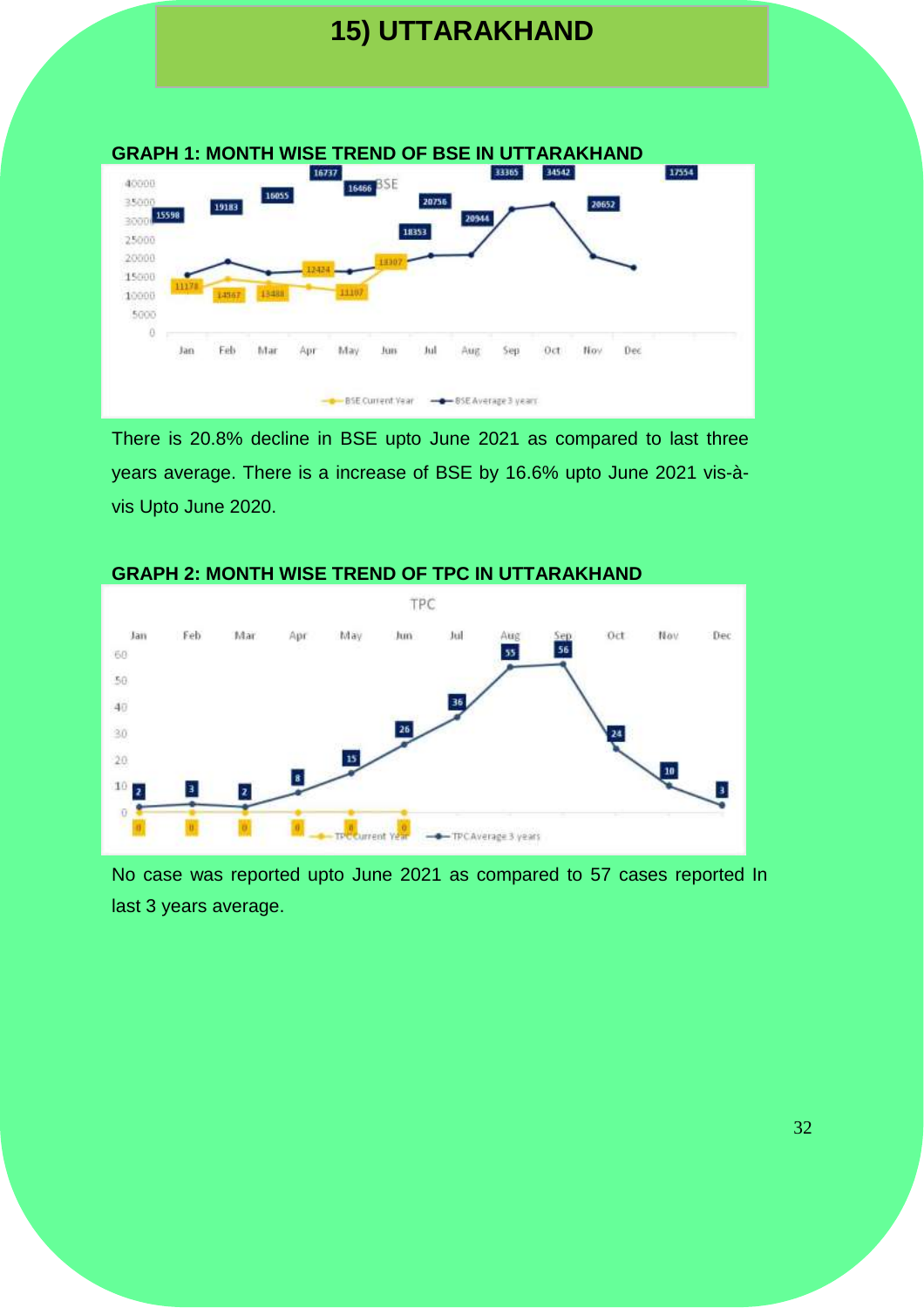

The TPR was 0 Upto June 2021 as compared to 0.05 for last three years average and 0.01 upto June 2020.



#### **GRAPH 4: MONTH WISE TREND OF PF IN UTTARAKHAND**

No Pf case has been reported upto June 2021 and 2020.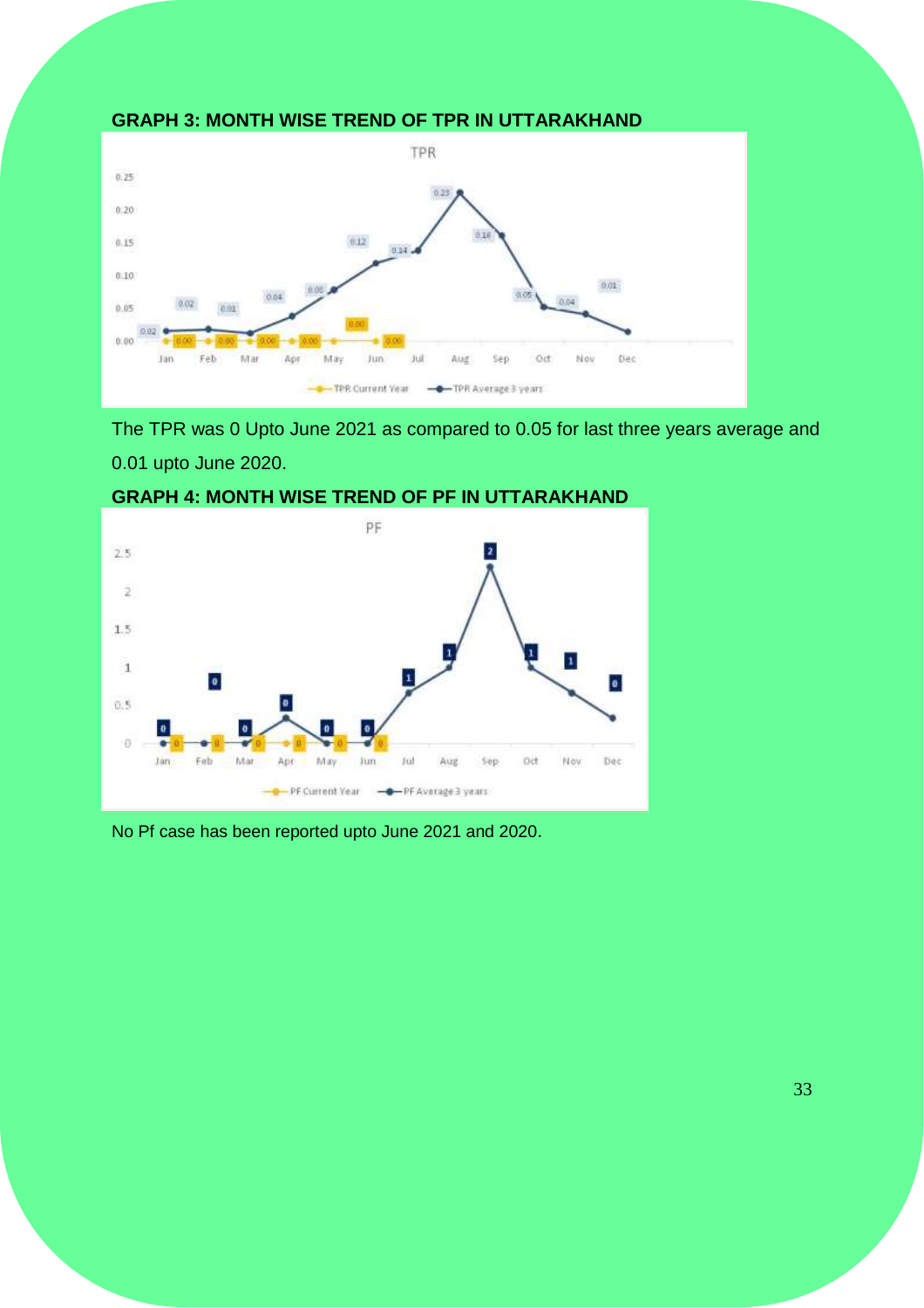

**16) DELHI**

There is 47.2% decline in BSE upto June 2021 as compared to last three years average. There is a decline of BSE by 19.0% upto June 2021 vis-à-vis Upto June 2020.



#### **GRAPH 2: MONTH WISE TREND OF TPC IN DELHI**

There is a 55.6% decline in TPC upto June 2021 as compared to last three years average cumulative. There is a 66.7% decrease in TPC upto June 2021 vis-à-vis upto June 2020.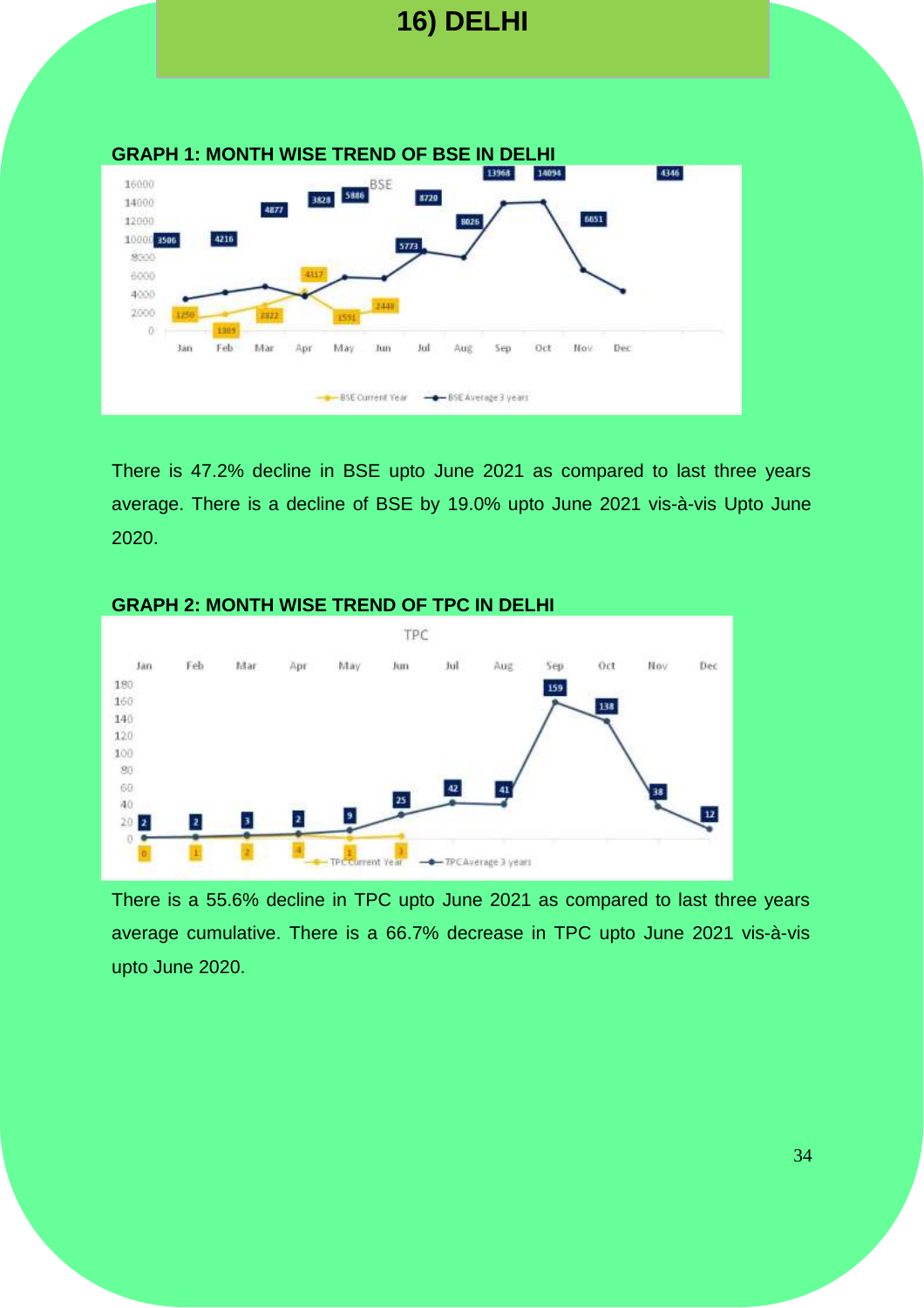

The TPR was 0.07 Upto June 2021 as compared to 0.09 for last three years average.



#### **GRAPH 4: MONTH WISE TREND OF PF IN DELHI**

4 Pf cases were reported Upto June 2021 as compared to 2 case reported during last three years' average and Upto June 2020